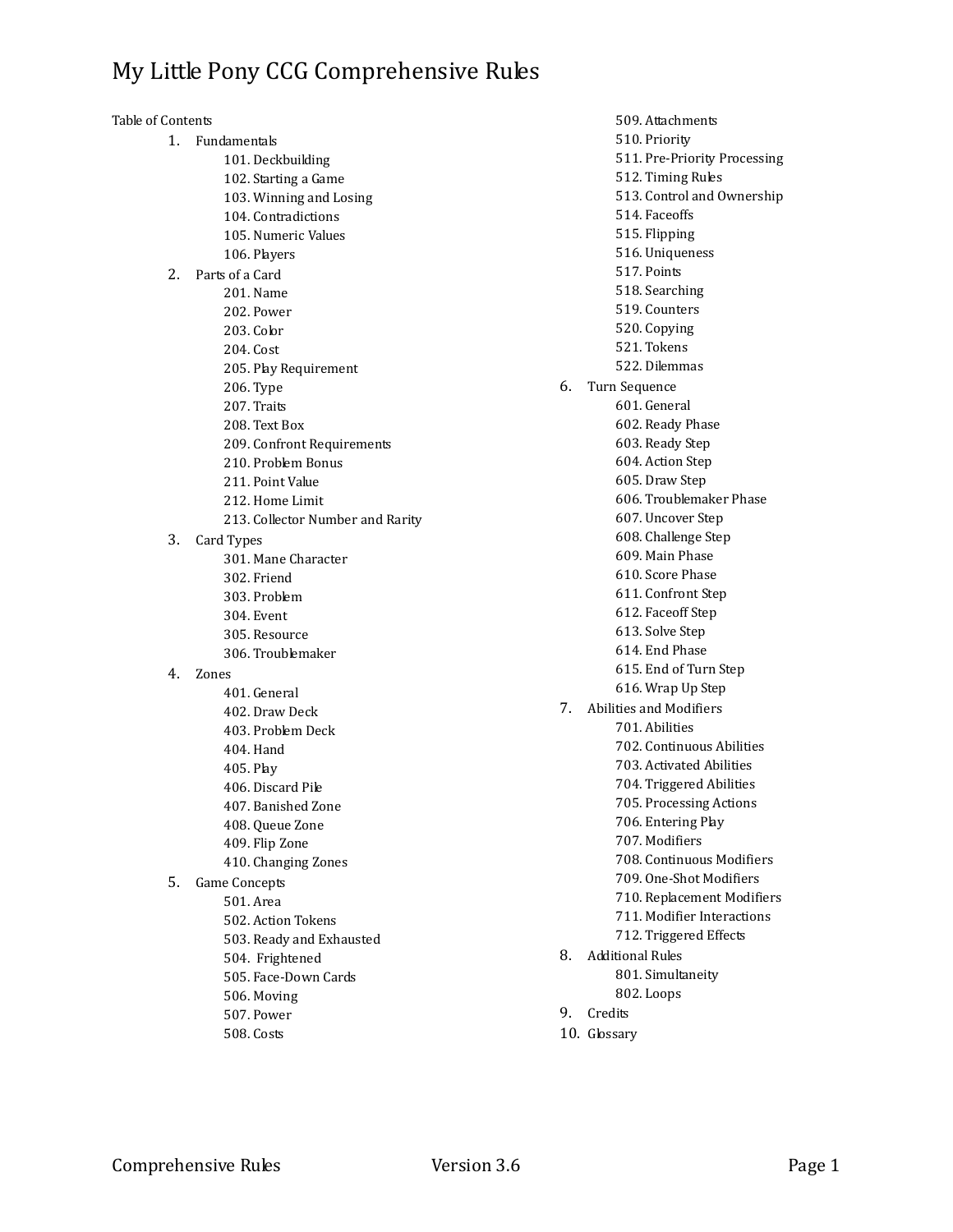## **1. Fundamentals**

- (101) Deckbuilding
	- $\circ$  (101.1) A Draw Deck has a minimum of 45 cards and no maximum number of cards.
	- o (101.2) A Draw Deck can include any number of Friends, Events, Resources, and Troublemakers. A Draw Deck can't include more than 3 copies of a card with the same name.
	- o (101.3) A Problem Deck must include exactly 10 Problem cards.
		- (101.3a) A Problem Deck can't include more than 2 copies of a card with the same name.
		- (101.3b) A Problem Deck can't include cards other than Problem cards.
		- (101.3c) A Problem Deck must include at least one Problem with the Starting Problem keyword.
- (102) Starting a Game
	- o (102.1) Each player needs a Draw Deck, a Problem Deck, and a Mane Character. Each player starts the game with their Mane Character in play with its Start side face up.
	- o (102.2) Next, players simultaneously choose a Starting Problem from their Problem Deck and put it into play.
	- o (102.3) Players use an agreed-upon random method to determine which player will play first. Each player shuffles their Problem Deck and Draw Deck, then puts the top 6 cards of their Draw Deck into their hand.
	- $\circ$  (102.4) Once per game, before the start of the first turn, each player may mulligan. Players choose whether or not to mulligan in turn order. Those that choose to mulligan then do so simultaneously, after which the first turn begins.
		- (102.4a) To mulligan, a player shuffles their hand into their draw deck, then puts the top 6 cards of their draw deck into their hand.
	- o (102.5) Once any mulligans have been completed, the game starts.
- (103) Winning and Losing
	- $\circ$  (103.1) As a player wins the game, the game ends immediately and no further actions are performed. This can happen at any time, including during Pre-Priority Processing and while no player has priority.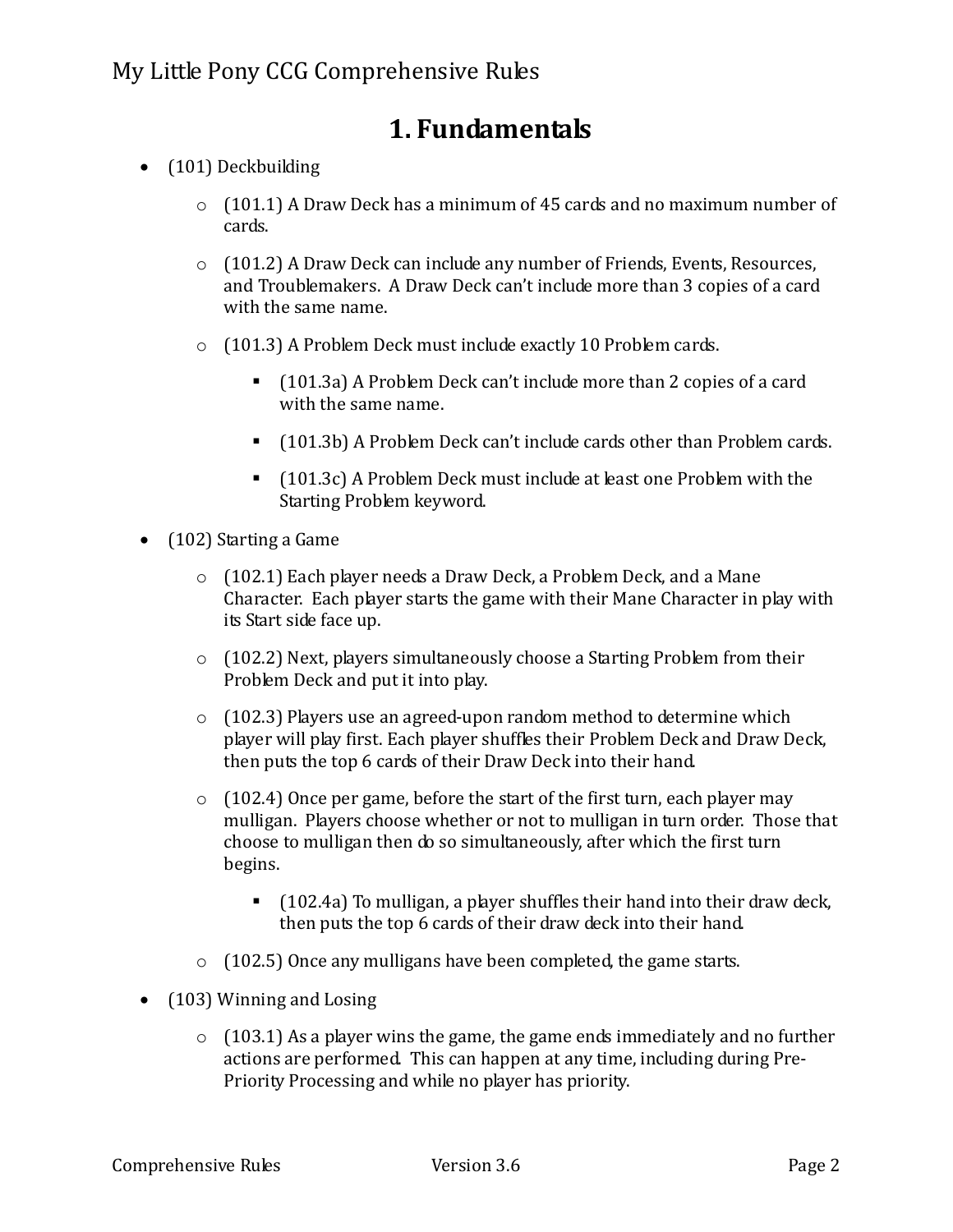- $\circ$  (103.2) A player wins the game if that player has a score of 15 or more points.
	- $\blacksquare$  (103.2a) If multiple players would win the game simultaneously, the game is a draw.
	- (103.2b) If a game ends in a draw, no player wins.
- $\circ$  (103.3) A player wins the game if no opponents remain in the game.
- o (103.4) A player may concede the game at any time. A player that does so loses the game.
- $\circ$  (103.5) If a player loses the game, that player is removed from the game. This can happen at any time, including during Pre-Priority Processing and while no player has priority.
	- (103.5a) As a player is removed from the game, all cards that player owns are removed from the game, any modifiers controlled by that player cease to exist, and all areas owned by that player cease to exist.
- (104) Contradictions
	- $\circ$  (104.1) If a card specifically contradicts these rules, that card takes precedence.
	- o (104.2) If a modifier or rule says something can't happen and another modifier or rule tries to make that thing happen, that "can't" modifier takes precedence.
		- (104.2a) If an occurrence can't happen, any cost requiring that occurrence can't be paid. Occurrences that can't happen can't be replaced.
	- o (104.3) Some rules cause actions to be performed "by the game". Something that is performed "by the game" can't be stopped, replaced, or prevented, even if that thing can't be done.
- (105) Numeric Values
	- o (105.1) Players asked to choose a number can choose any non-negative integer.
	- $\circ$  (105.2) A negative value is treated as zero except when calculating a character's power or a cost. When comparing numeric values between two or more cards, undefined values are treated as zero.
	- o (105.3) Zero is an even number
- $\bullet$  (106) Players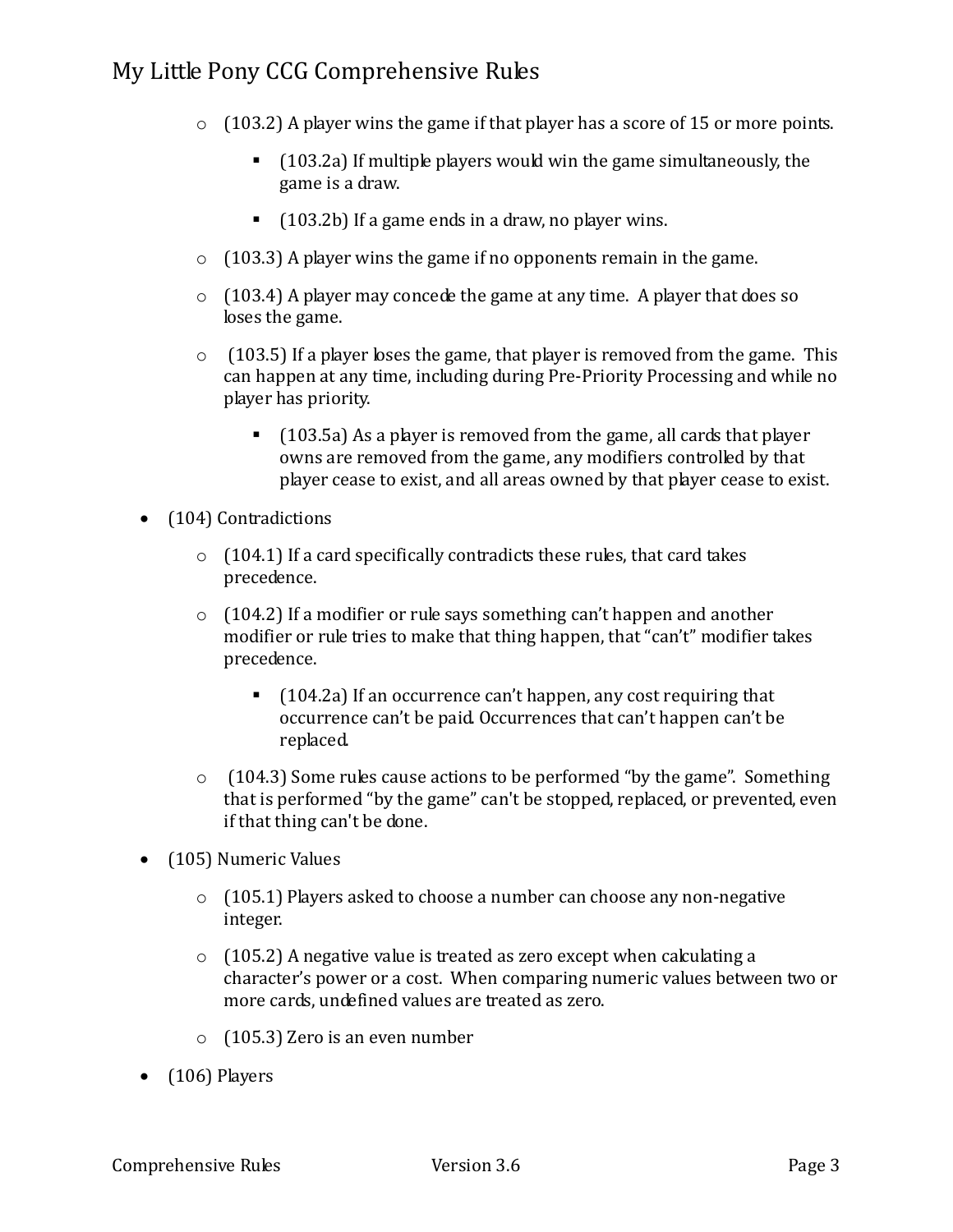- $\circ$  (106.1) The turn player is the player whose turn it is. Other players are nonturn players.
- $\circ$  (106.2) A player's opponents are the other players in the game.

## **2. Parts of a Card**

- (201) Name
	- $\circ$  (201.1) A card's name has two parts: a Title and a Subtitle. A card's Title is printed in the upper left-hand corner of the card, and a card's Subtitle is printed immediately beneath it. The name of a card is its Title followed by its Subtitle.
		- (201.1a) Two cards with the same Title but a different Subtitle (or vice versa) do not have the same name.
		- (201.1b)A player instructed to 'name a card' may describe that card to an unambiguous degree in lieu of giving the precise name; however, the description given must be clear enough to refer only to a single card.
	- o (201.2) Text which refers to "this" card is referring to the card on which it is printed, and not any other card with that name.
	- $\circ$  (201.3) Text can refer to cards by their Title alone.
		- (201.3a) Text which references a trademarked name can refer to characters or Troublemakers which include that name as a portion of their Title.
- (202) Power
	- o (202.1) A card's power is the value printed in the upper right-hand corner of the card.
		- (202.2) Problems do not have Power.
- (203) Color
	- o (203.1) Cards can have one or more colors. A card's color is defined by the icon in the top right-hand corner.
		- $\blacksquare$  (203.1a) The colors are blue, pink, white, purple, yellow, and orange.
	- o (203.2) A card with one or more colors contributes power of those colors.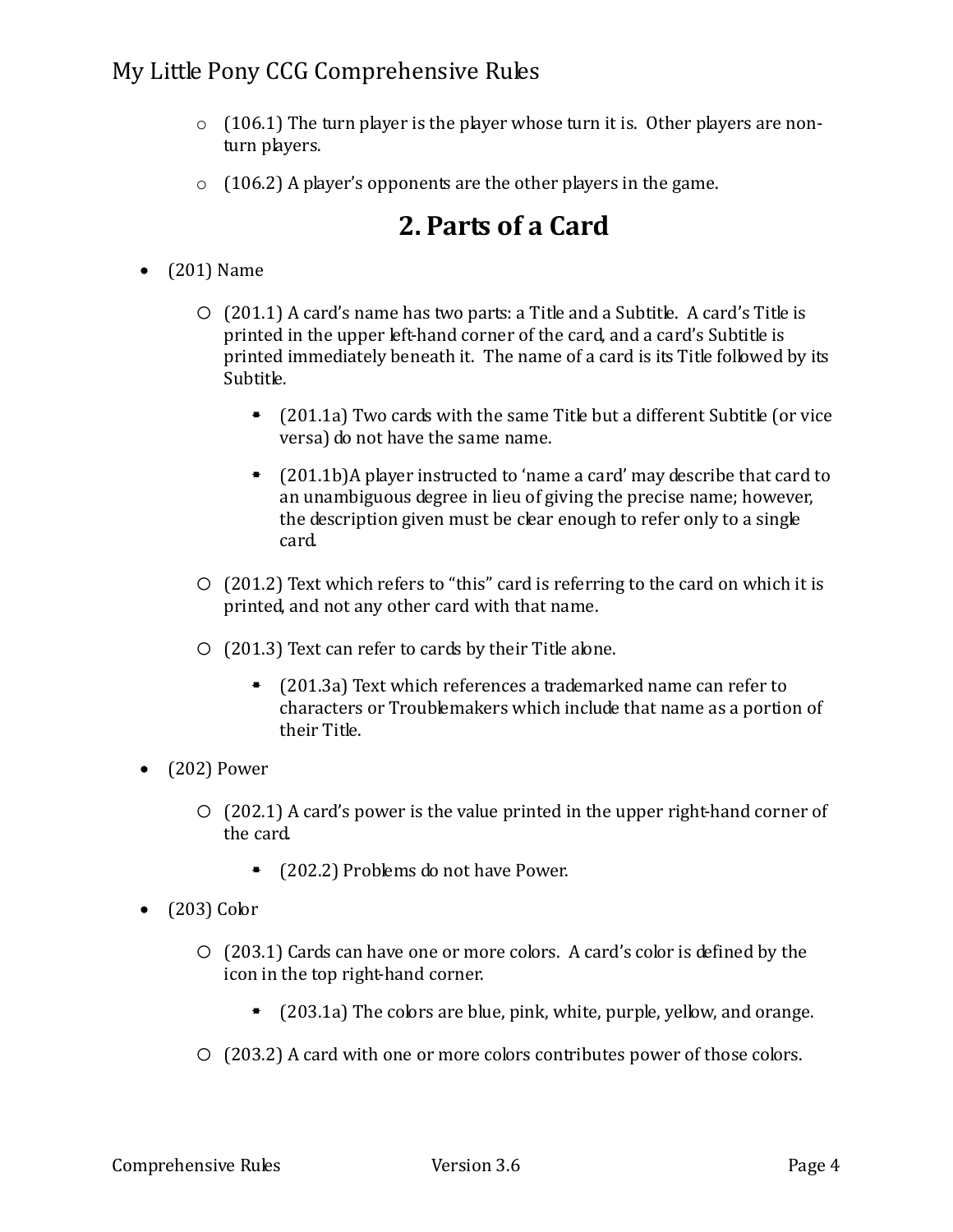- o (203.3) A card which 'adds its power' to another card does not add its colors to that card.
- $\bullet$  (204) Cost
	- $\circ$  (204.1) A card's printed cost is the value printed in a white circle to the left of the card art. This value is the number of action tokens that must be paid to play the card.
		- (204.1a) Mane Characters, Troublemakers, and Problems do not have a printed cost.
- (205) Play Requirement
	- o (205.1) A card's play requirement is printed immediately below the card's cost. A play requirement indicates a color and a value. A player must have characters with at least that much combined power of that color in order to play the card.
		- $\blacksquare$  (205.1a) Cards without a cost do not have a play requirement, and not all cards with costs have play requirements.
- (206) Type
	- $\circ$  (206.1) A card's type is indicated by an icon in the top-left corner of the card.
		- (206.1a) Cards other than Mane Characters also have their card type printed on the card. For Problems, this information is to the left of the text box, and for other cards it is located beneath the art.
		- $\blacksquare$  (206.1b) Text which references a card by type can reference that type either by the text on the type line or by the type icon in the upper lefthand corner.
	- o (206.2) Following is a list of card types and their respective icons.

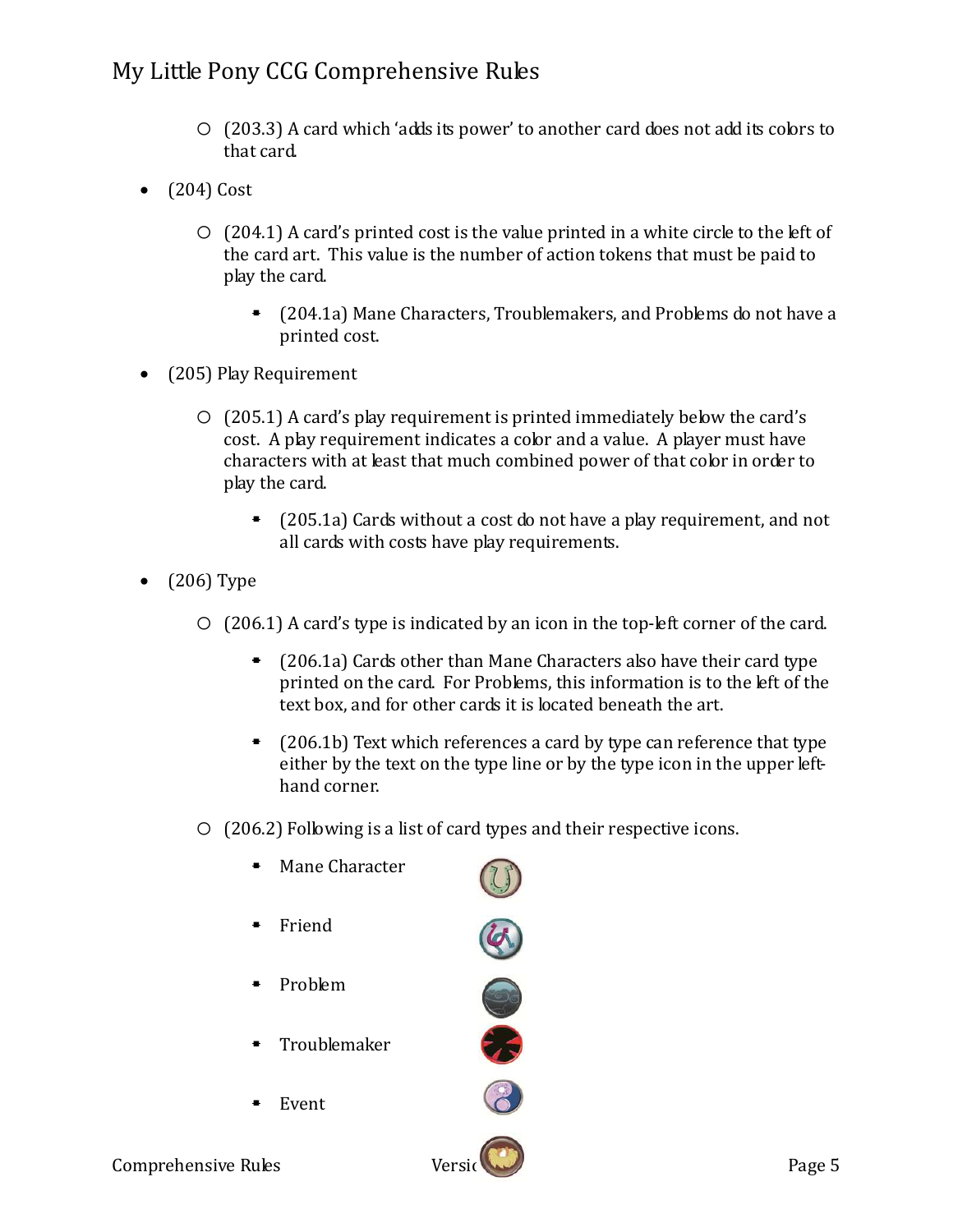- **Resource**
- $\bullet$  (207) Traits
	- o (207.1) Traits include all text listed on the Trait line under a card's art.
		- $(207.1a)$  A card can have multiple Traits. These traits are separated by a "•"
		- $(207.1b)$ Some traits have icons associated with them; these traits may also be referenced using the associated icon.
- (208) Text Box
	- $\circ$  (208.1) A card's text box is below its Type line and may include game text, reminder text, and flavor text. Flavor text is italicized beneath the game text and has no impact on gameplay. Reminder text is italicized text in parentheses that explains game text, and is not itself game text.
- (209) Confront Requirements
	- o (209.1) Problem cards have two distinct sets of confront requirements; the set beneath the text box defines that Problem's confront requirements for its owner, and the set on the opposite side of the card defines that Problem's confront requirements for its owner's opponent.
- (210) Problem Bonus
	- $\circ$  (210.1) Problem cards have a Problem Bonus, which indicates how many points a player scores for winning a Problem Faceoff at that Problem.
- (211) Point Value
	- $\circ$  (211.1) Troublemakers have a point value, which indicates how many points a player scores for defeating that Troublemaker.
- (212) Home Limit
	- o Mane Characters have a home limit, which indicates how many Friends a player controlling that Mane Character can have in their Home at the end of their turn.
- (213) Collector Number and Rarity
	- o (213.1) Each card has a collector number and a rarity indicator at the bottom of the card frame.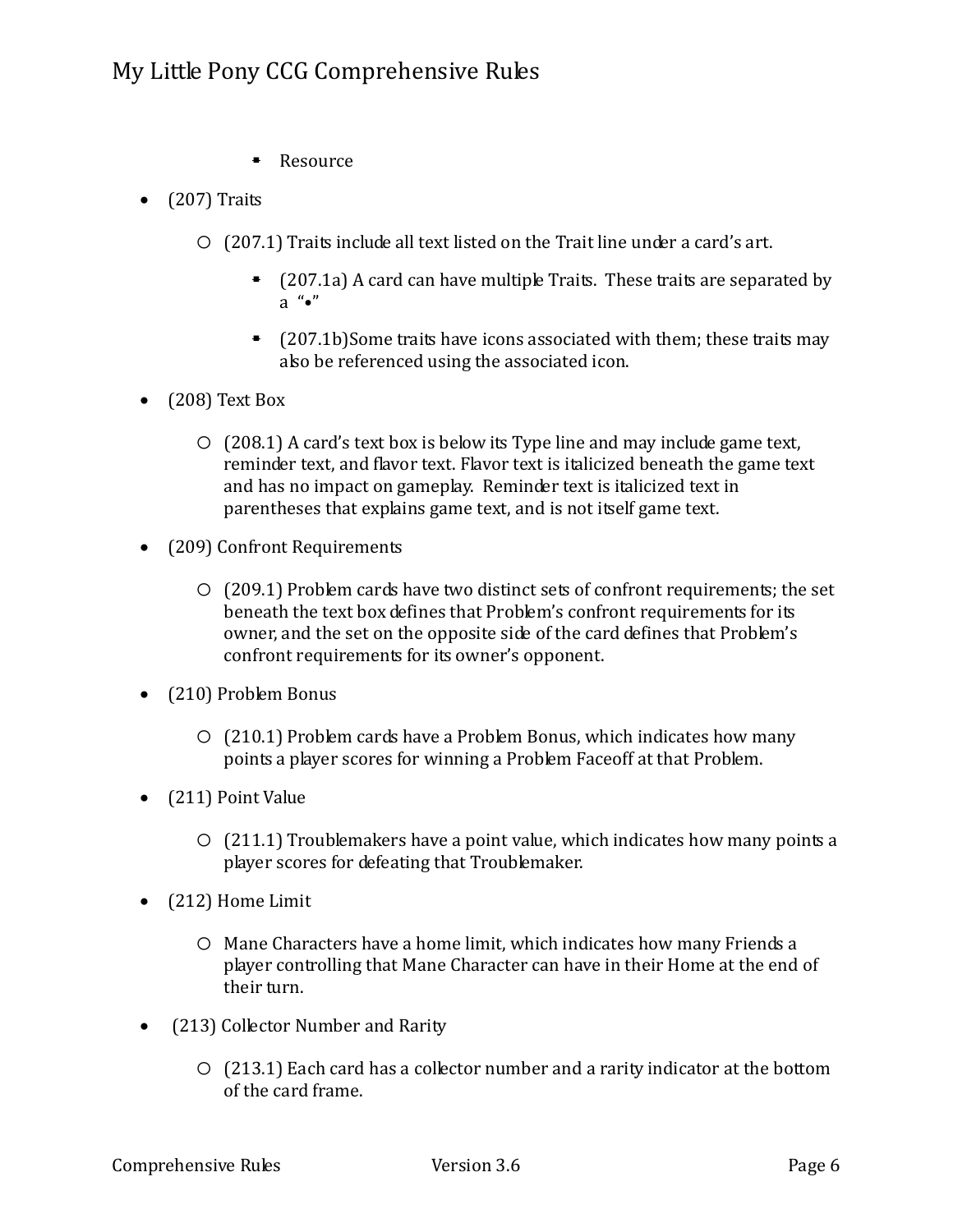- $\circ$  (213.2) The collector number indicates the card's number within its set.
- $\circ$  (213.3) The rarity indicator indicates the card's rarity; this may be "C" for Common, "U" for Uncommon, "R" for Rare, "SR" for Super-Rare, "UR" for Ultra-Rare, "F" for Fixed, or "P" for Promo
- o (213.4) Some foiled cards may have an "f" indicating their foil status in place of a rarity indicator.

## **3. Card Types**

- (301) Mane Character
	- o (301.1) Mane Characters start the game in play at their owner's home, with their Start side face-up.
	- o (301.2) Mane Characters have a Start side and a Boosted side, and may have text which instructs a player to turn them over. As a Mane Character is turned over, its opposite side becomes face-up.
	- o (301.3) Mane Characters have the card information of their face-up side.
	- o (301.4) Mane Characters are characters.
	- o (301.5) Mane Characters can't leave play.
- (302) Friend
	- o (302.1) Friends enter play at your home or at a Problem.
	- o (302.2) Friends are characters.
- (303) Problem
	- $\circ$  (303.1) Problems enter play at their owner's Problem area oriented so that their confront requirements are facing the players those requirements apply to.
	- o (303.2) Each Problem is associated with its owner's Problem deck.
- $\bullet$  (304) Event
	- o (304.1) Events have Timing Phrases which specify when they can be played.
	- o (304.2) As a player plays an Event, that player processes the Event's text box in order and then the Event is put into its owner's discard pile.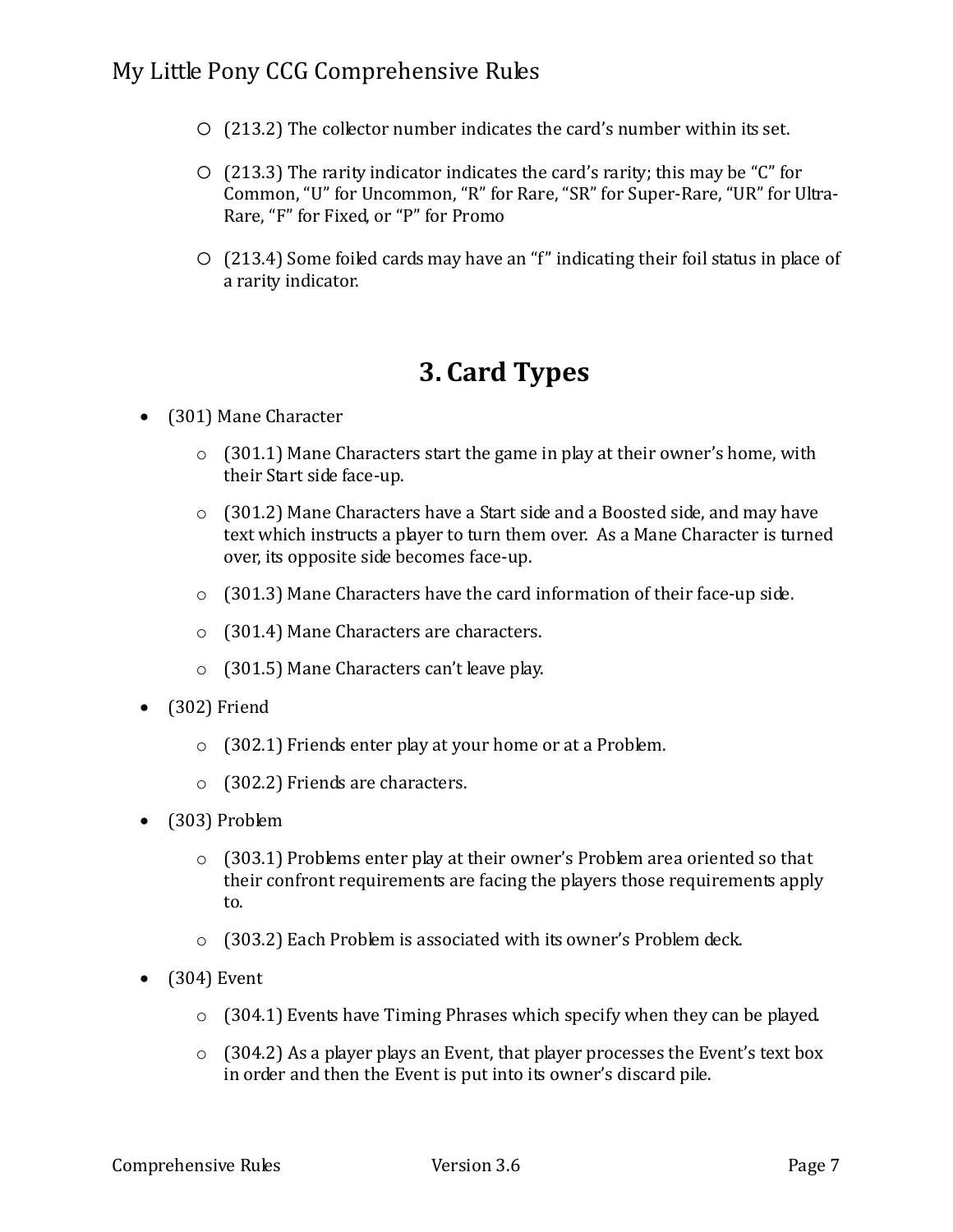- (305) Resource
	- o (305.1)As a player plays a Resource, that Resource enters play.
		- (305.1a) A Resource that is not an attachment enters play at its owner's home.
		- (305.1b) A Resource that is an attachment enters play attached to the card it was played on, at that card's Area.
- (306) Troublemaker
	- o (306.1) Troublemakers enter play face-down at a Problem.
	- $\circ$  (306.2) Players can control only one face-up Troublemaker at a given Problem. If a player controls more than one face-up Troublemaker at a given Problem, that player is violating uniqueness (516)

### **4. Zones**

- (401) General
	- o (401.1) Cards can be in any one of eight zones: Draw Deck, Problem Deck, Hand, Play Zone, Discard Pile, Banished Zone, Flip Zone, and Queue Zone. A given card always exists in a distinct zone, and never exists in more than one zone at a time or 'between' zones.
	- o (401.2) Each zone exists at all times even if it contains no cards.
	- o (401.3) The Draw Deck, Problem Deck, and Queue zones are ordered. Players may not rearrange the order of cards in these zones, but may rearrange the order of cards in other zones.
	- $\circ$  (401.4) Players share the Play zone and the Queue zone. Each player has their own instance of each other zone.
- (402) Draw Deck
	- o (402.1) The Draw Deck zone contains a player's Draw Deck. If text refers to a player's deck, it is referring to that player's Draw Deck unless it specifies the Problem Deck.
	- o (402.2) Cards in the Draw Deck are not public to any player. The number of cards remaining in the deck is public.
	- $\circ$  (402.3) If multiple cards are put on the top or bottom of a Draw Deck simultaneously, they may be put there in any order and are not revealed.
- (403) Problem Deck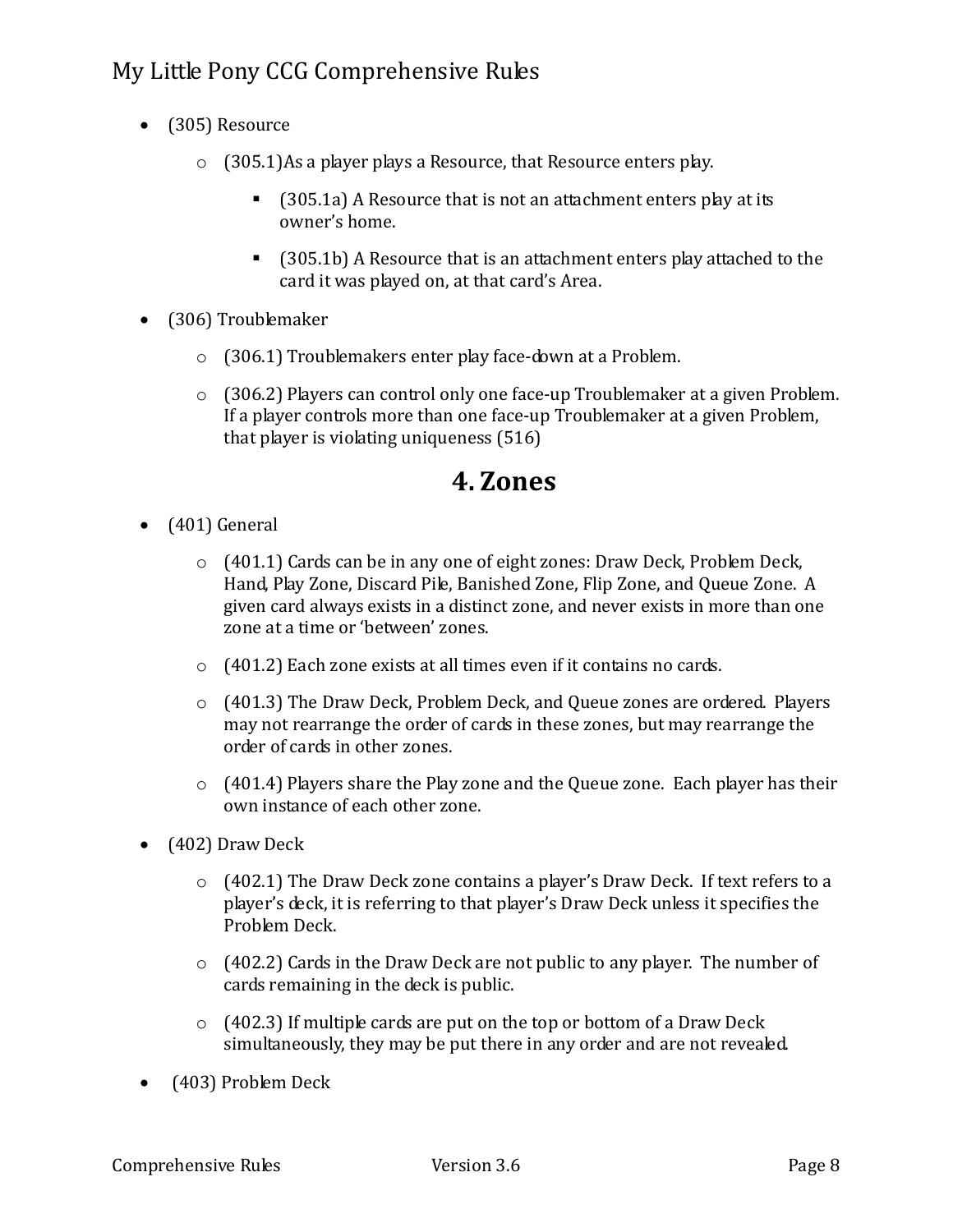- o (403.1) The Problem Deck zone contains a player's Problem Deck.
- $\circ$  (403.2) Cards in the Problem Deck are not public to any player. The number of cards remaining in the deck is public.
- $\circ$  (403.3) If multiple cards are put on the top or bottom of a Problem Deck simultaneously, they may be put there in any order.
- (404) Hand
	- $\circ$  (404.1) Each hand zone contains the cards a player has drawn. Cards in players' hands are not public, but each player may look at the cards in his own hand at any time.
- $(405)$  Play
	- $\circ$  (405.1) The play zone is where cards enter play. Each player owns 2 areas in the play zone: their home area and their problem area. Cards may enter play at any of these areas, and cards in play are public unless otherwise noted.
- (406) Discard Pile
	- $\circ$  (406.1) Each player's discard pile contains that player's cards which have been put there by any means. Cards in the Discard Pile are public
- (407) Banished Zone
	- $\circ$  (407.1)Each player's banished zone contains that player's cards which have been banished. Cards in the banished zone are public.
- (408) Queue Zone
	- o (408.1)Cards which are resolving or waiting to resolve exist in the queue zone until they resolve.
- (409) Flip Zone
	- $\circ$  (409.1) Each player's flip zone contains that player's cards which have been flipped. Cards in the flip zone are public.
- (410) Changing Zones
	- $\circ$  (410.1) To dismiss a card is to put it from play into its owner's discard pile. Only cards in play can be dismissed.
	- $\circ$  (410.2) To retire a card is to put it from play into its owner's discard pile. Players can only retire cards they control, and only cards in play can be retired. Retiring a card is not the same as dismissing it.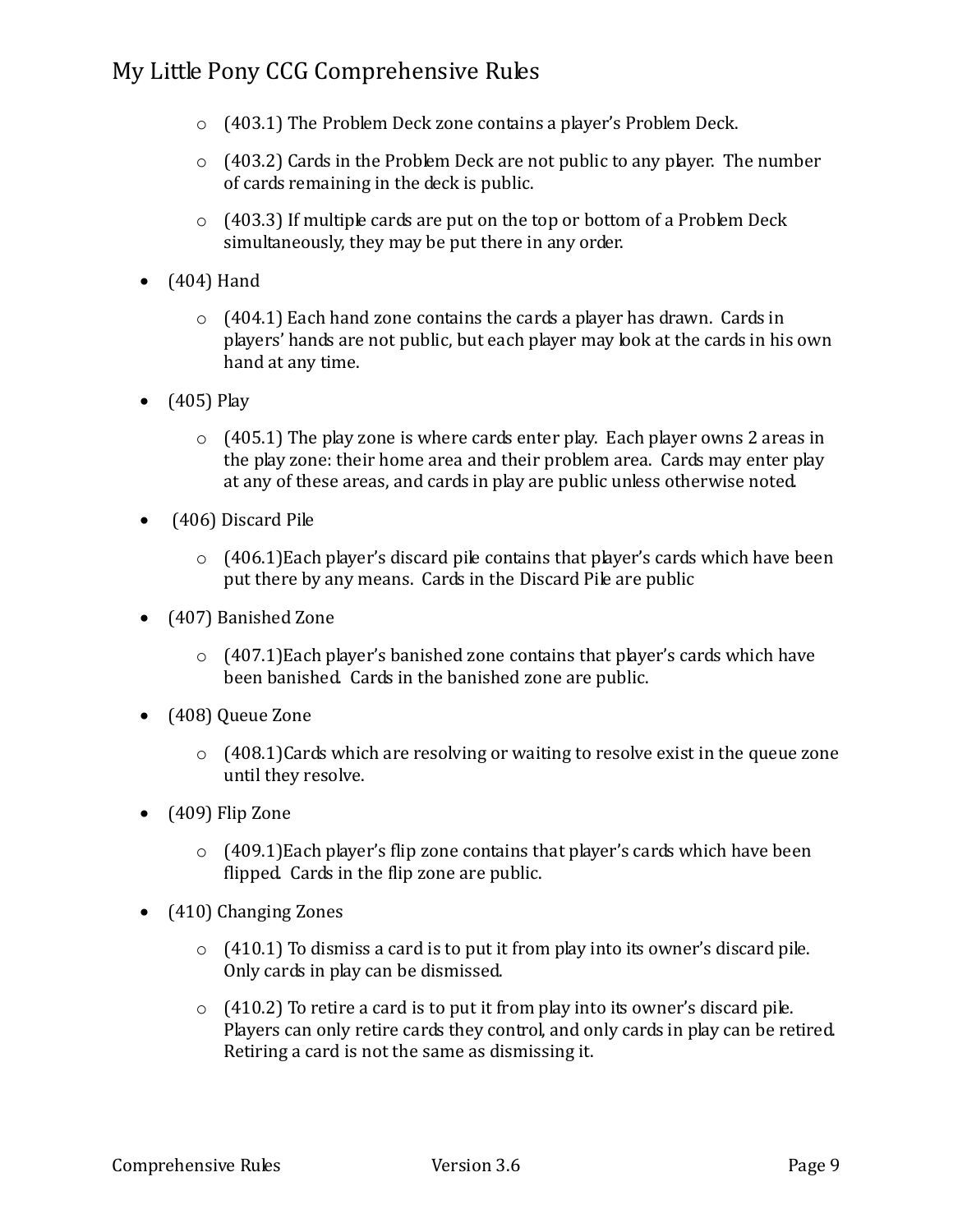- $\circ$  (410.3) To discard a card is to put it from a player's hand into its owner's discard pile. Only cards in a player's hand can be discarded.
- $\circ$  (410.4) To draw a card is to put the topmost unflipped card of a player's draw deck into that player's hand. Only cards in draw decks can be drawn.
	- $(410.4a)$  An instruction which puts a card into a player's hand is a "draw" only if it specifically uses the term "draw"
	- (410.4b) If a player is instructed to draw multiple cards, each one is drawn one at a time, and each draw is a separate occurrence.
	- (410.4c) If a player is instructed to skip a draw, they do not draw a card, and replace that draw occurrence with nothing instead. If a player skips a draw while drawing multiple cards, any other cards may still be drawn.
- $\circ$  (410.5) To banish a card is to put it into its owner's banish zone.
- $\circ$  (410.6) A card that changes zones or changes position in an ordered zone becomes a different card. Modifiers or effects which applied to it no longer apply, even if that card returns to its original zone or position. A card is not considered to have changed position in an ordered zone unless that card is directly put in a particular position or the cards in the zone are shuffled.
	- (410.6a) If a modifier causes a card to change zones or an effect triggers from a card changing zones, and that effect or modifier later tries to affect that card, it can do so, but only if the card has since remained in the new zone continuously.
- $\circ$  (410.7) To cancel a card is to put it from the queue zone into its owner's discard pile. A card that is canceled before resolving does not resolve, and has no effect.

## **5. Game Concepts**

- (501) Area
	- $\div$  (501.1) Each player owns two areas in the play zone: That player's home, and that player's Problem. A player's home is where that player's Mane character is located at the start of the game and a player's Problem is where that player's Problem cards reside while in play.
	- $\div$  (501.2) Cards that are played "to" or "at" an area enter play at that area.
	- $\div$  (501.3) Cards that are played "on" a card enter play at that card's area, attached to that card.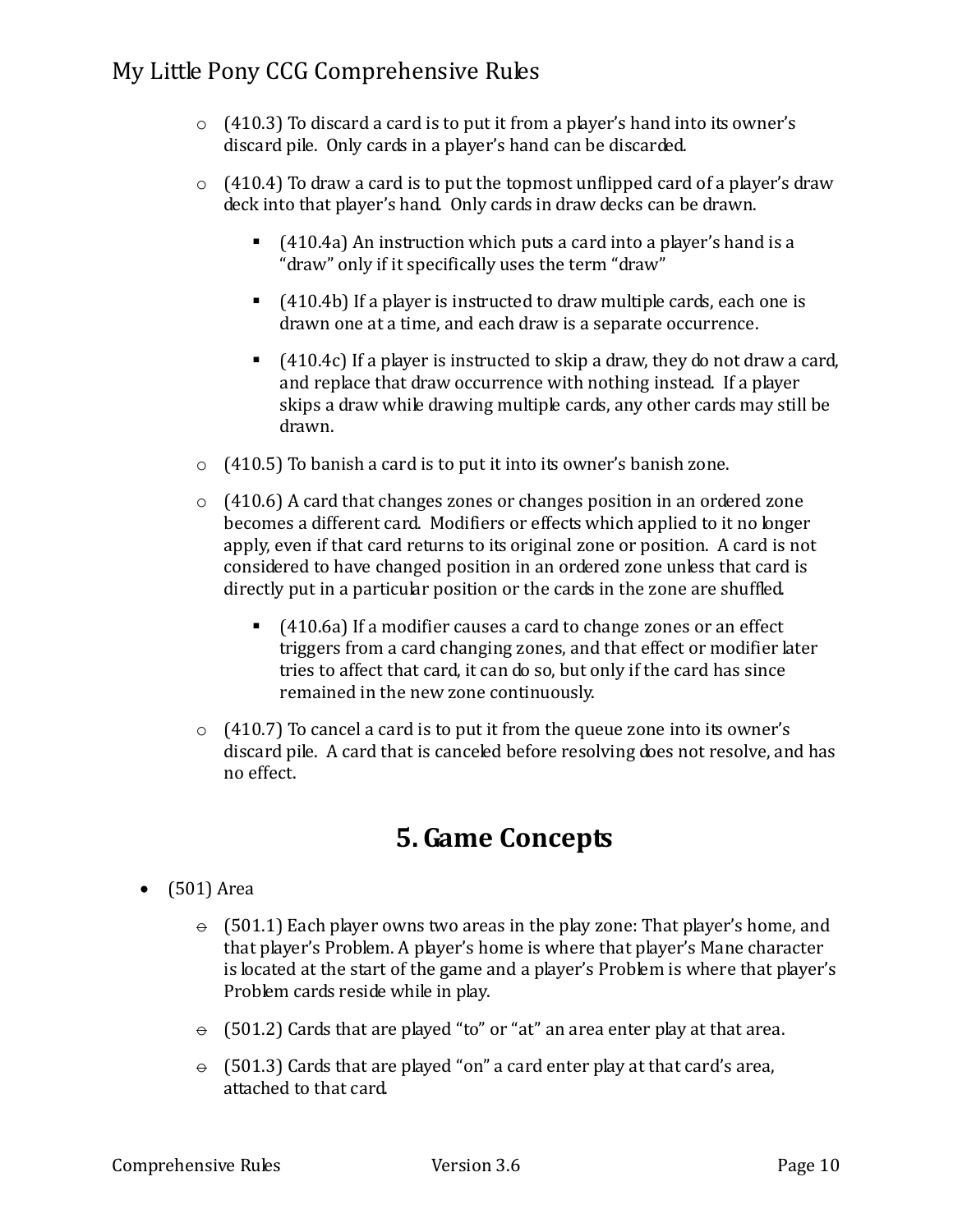- $\div$  (501.4) If text uses the phrase "here", it is referencing the area of the card that text is on.
- $\div$  (501.5) If text uses the phrase "there" it is referencing the area specified in its text (which may or may not be the area of the card that text is on).
- (502) Action tokens
	- $\theta$  (502.1) Action Tokens are accumulated during a game and are used to pay costs.
		- (502.1a) Action Tokens do not expire.
		- (502.1b) Action tokens may be spent in any order.
- (503) Ready and Exhausted
	- $\div$  (503.1) All cards enter play ready unless otherwise stated. Cards in play with no exhaustion counters on them are ready.
	- $\theta$  (503.2) As a card becomes exhausted, an exhaustion counter is placed on it.
		- (503.2a) Cards with exhaustion counters on them can't become exhausted.
	- $\div$  (503.3) To ready a card is to remove an exhaustion counter from it.
	- $\div$  (503.4) Cards which are not in the play zone are not ready or exhausted, and can't ready or exhaust.
		- (503.4a) Problems are not ready or exhausted, and can't ready or exhaust, even while in the play zone.
	- $\div$  (503.5) Exhausted cards do not contribute their power to Faceoffs or to confronting problems.
- (504) Frightened
	- $\theta$  (504.1) As a card becomes frightened it is turned face down, all counters are removed from it, and all cards attached to it are put into their owner's discard piles.
	- $\div$  (504.2) While a card is Frightened it is neither ready nor exhausted.
		- (504.2a) Frightened cards can't ready or exhaust
		- (504.2b) Frightened cards can't become frightened.
	- $\theta$  (504.3) As a card is unfrightened, it is turned face up and ceases to be frightened.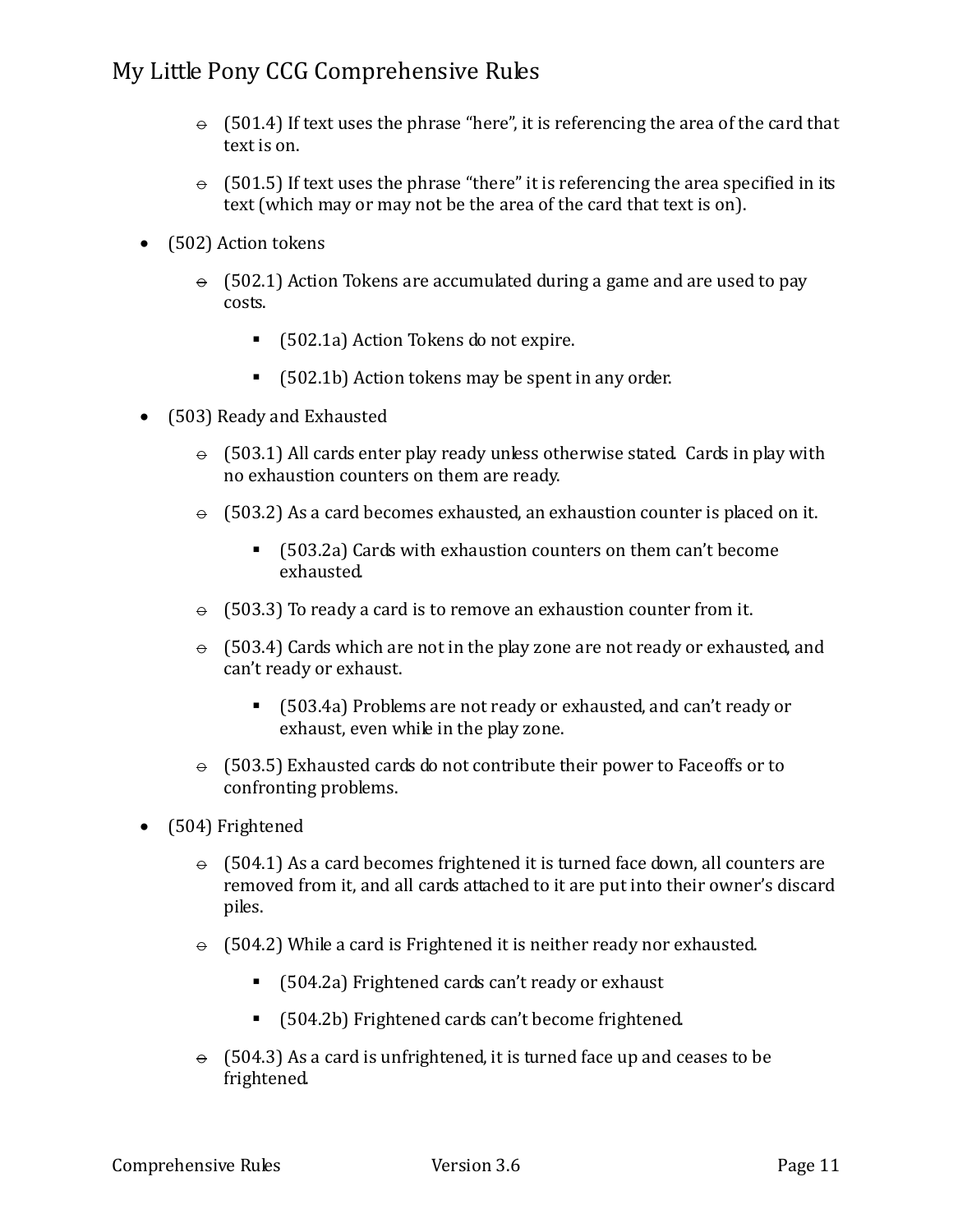- (505) Face-down cards
	- $\div$  (505.1) Face-down cards retain their card information unless otherwise noted.
		- (505.1a) Face-down cards lose and can't have abilities and traits unless those abilities could only function while the card is facedown.
		- (505.1b) Face-down cards have no color or power; this is not the same as having a power of zero.
		- $\blacksquare$  (505.1c) The printed information of face-down cards is public unless otherwise noted.
		- (505.1d) Face-down Troublemakers are not public.
			- (505.1di) Troublemakers that are face-down or being played face-down do not have names.
	- $\Theta$  (505.2) Face-down Troublemakers can't be referenced by cards, abilities, or effects except those which specifically reference "face-down" cards.
	- $\theta$  (505.3) As a card is turned face-down, it becomes a different card. (410.6)
- (506) Moving
	- $\Theta$  (506.1) Moving is the act of putting a card from one area to another. A player moves a card by following the instructions below in order:
		- (506.1a) Any modifiers affecting the state in which the card is moved are applied, and the card is put at its new area.
		- (506.1b) Continuous modifiers generated by the card begin affecting the card's new area, and continuous modifiers affecting cards at the card's new area begin affecting the moved card.
		- (506.1c) Abilities that trigger "when [something] is moved" trigger.
	- $\theta$  (506.2) Cards can't be moved or sent to their current area. Cards can't be moved or sent to the home of a player other than their controller.
		- (506.2a)Troublemakers can't be moved to the home of any player.
	- $\div$  (506.3) Characters can be moved via the Move main phase action. Modifiers which indicate that a player "pays" more or fewer action tokens to move a character only affect the cost of that main phase action.
	- $\div$  (506.4) Cards can also be moved by modifiers from cards or effects, which will meet conditions that check for a card to be moved.
	- $\div$  (506.5) Some text can state that cards are "sent" to an area. Sending a card to an area is not the same as moving it.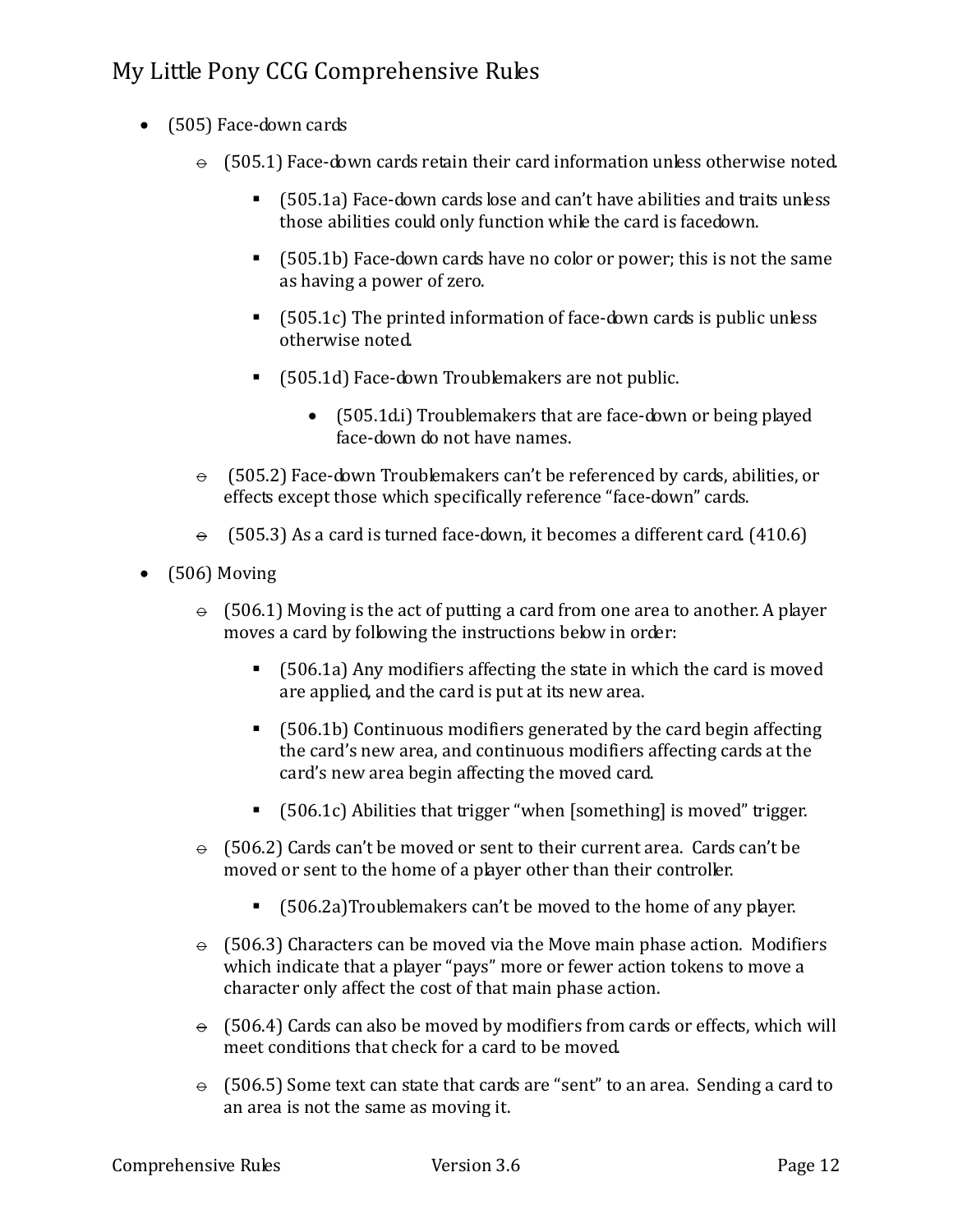- $\div$  (506.6) If a player is instructed to move multiple cards, each one is moved one at a time and each move is a separate occurrence.
- $\bullet$  (507) Power
	- $\theta$  (507.1) A card's power is the value in the top right-hand corner, which may be adjusted by modifiers or effects.
	- $\theta$  (507.2) A player's power is the combined power of his characters in play.
	- $\theta$  (507.3) A player's power of a color is the combined power of characters he controls in play of that color.
	- $\div$  (507.4) A card's printed power is the power value printed on the card, regardless of any modifiers which adjust that card's power.
- (508) Costs
	- $\Theta$  (508.1) A cost is anything a player must pay to take an action or to process an effect or modifier. An instruction to "pay" is always a cost.
		- (508.1a) Any part of a cost that would be replaced can't be paid.
		- (508.1b) If an action has multiple costs, they may be paid in any order that allows all of them to be paid.
		- (508.1c) If an action can't be taken, costs requiring that action can't be paid.
		- (508.1d) A player can't pay a cost unless he has the means to pay all of it.
- (509) Attachments
	- $\div$  (509.1) Some cards are played "on" another card. These cards are attachments, and a card an attachment is played on is that attachment's host.
	- $\div$  (509.2) An attachment enters play attached to its host
	- $\div$  (509.3) Attachments are always at their host's area.
	- $\theta$  (509.4) Attachments have a host description, which is defined by the phrase "this [thing]" or "that [thing]" in the attachment's abilities.
		- (509.4a) Attachments retain their host description even if that attachment loses its abilities.
	- $\theta$  (509.5) Some cards instruct a player to "reattach" an attachment. To do this, a player must choose another card and attach the attachment to it. That card becomes the attachment's host, and the attachment ceases to be attached to any other card.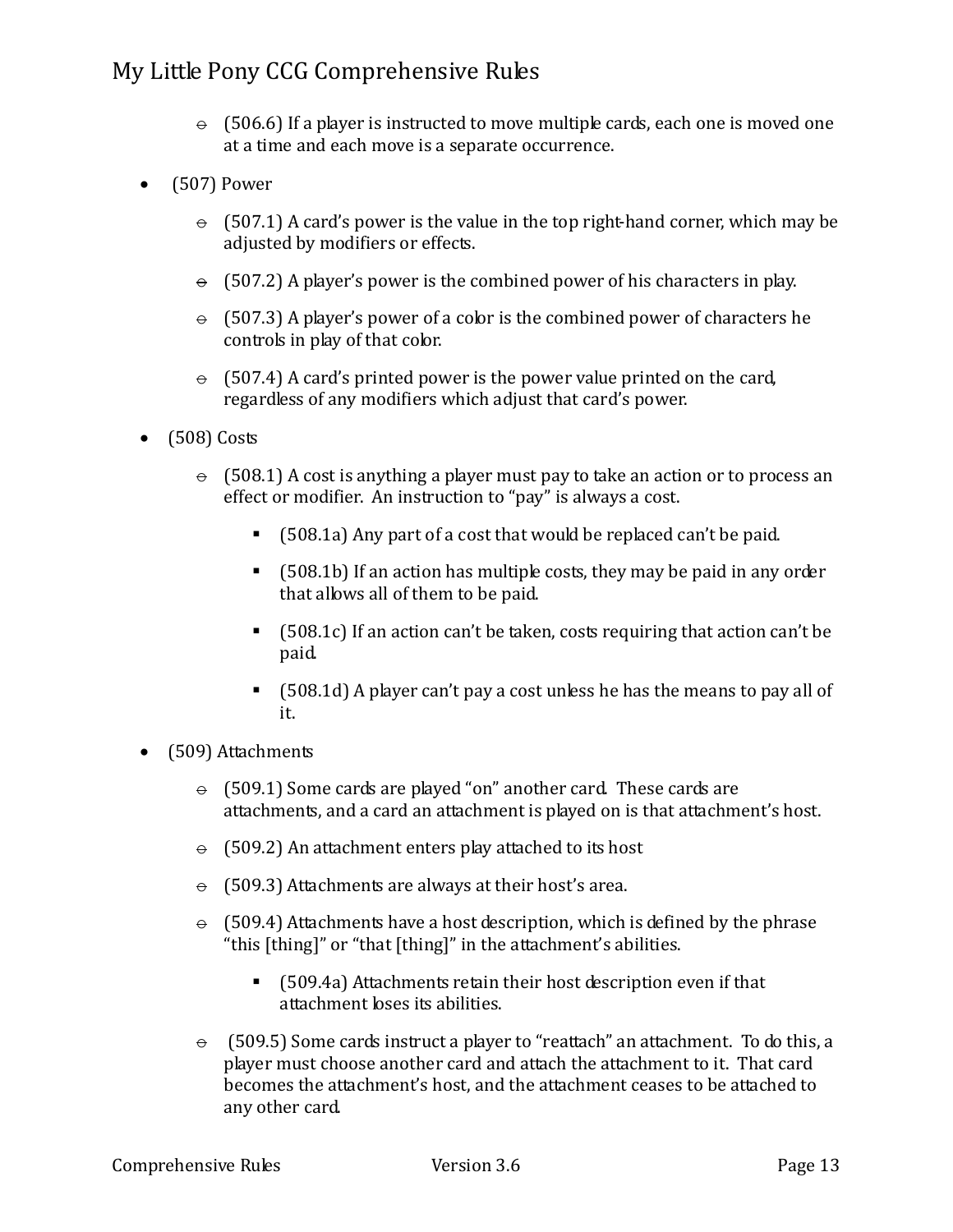- (510) Priority
	- $\theta$  (510.1) Priority is the opportunity for a player to take an action. Only one player may have priority at a time. While a player has priority, they may perform any action allowed by the timing rules or they may pass priority to another player. Players pass priority in clockwise order. Once a player takes an action priority is passed to the next player.
	- $\theta$  (510.2) A priority window is the interval of time during which players receive priority. As a priority window opens, the turn player gets priority. The priority window closes as all players pass priority consecutively without taking actions.
	- $\div$  (510.3) As a priority window closes, the turn player may choose to open another priority window by taking a legal action as defined by the timing rules. If the turn player chooses not to open another priority window, the game moves forward.
- (511) Pre-Priority Processing
	- $\theta$  (511.1) As a player is about to receive priority, Pre-Priority Processing (PPP) is performed. PPP is performed in a series of waves which check the following things in order:
	- $\Theta$  (511.2) Attachments check whether or not they are attached to a host that matches their host description. Any that are not are dismissed by the game.
	- $\div$  (511.3) Attachments which are attached to a face-down host are dismissed by the game.
	- $\div$  (511.4) Non-Friends which are frightened are turned face-up.
	- $\div$  (511.5) Characters which are in the home of a player other than their controller or in an area which has ceased to exist are sent to their controller's home by the game.
	- $\div$  (511.6) Non-character cards which are in an area which has ceased to exist are dismissed by the game.
	- $\theta$  (511.7) Triggered effects that have been created and are waiting to be processed are processed.
		- (511.7a) If multiple triggered effects are waiting to be processed, the player that most recently had priority processes all of his waiting effects in the order of his choosing, followed by the next player in turn order, and so on.
			- (511.7a.i) If multiple triggered effects are waiting to be processed as a new priority window is being opened, the turn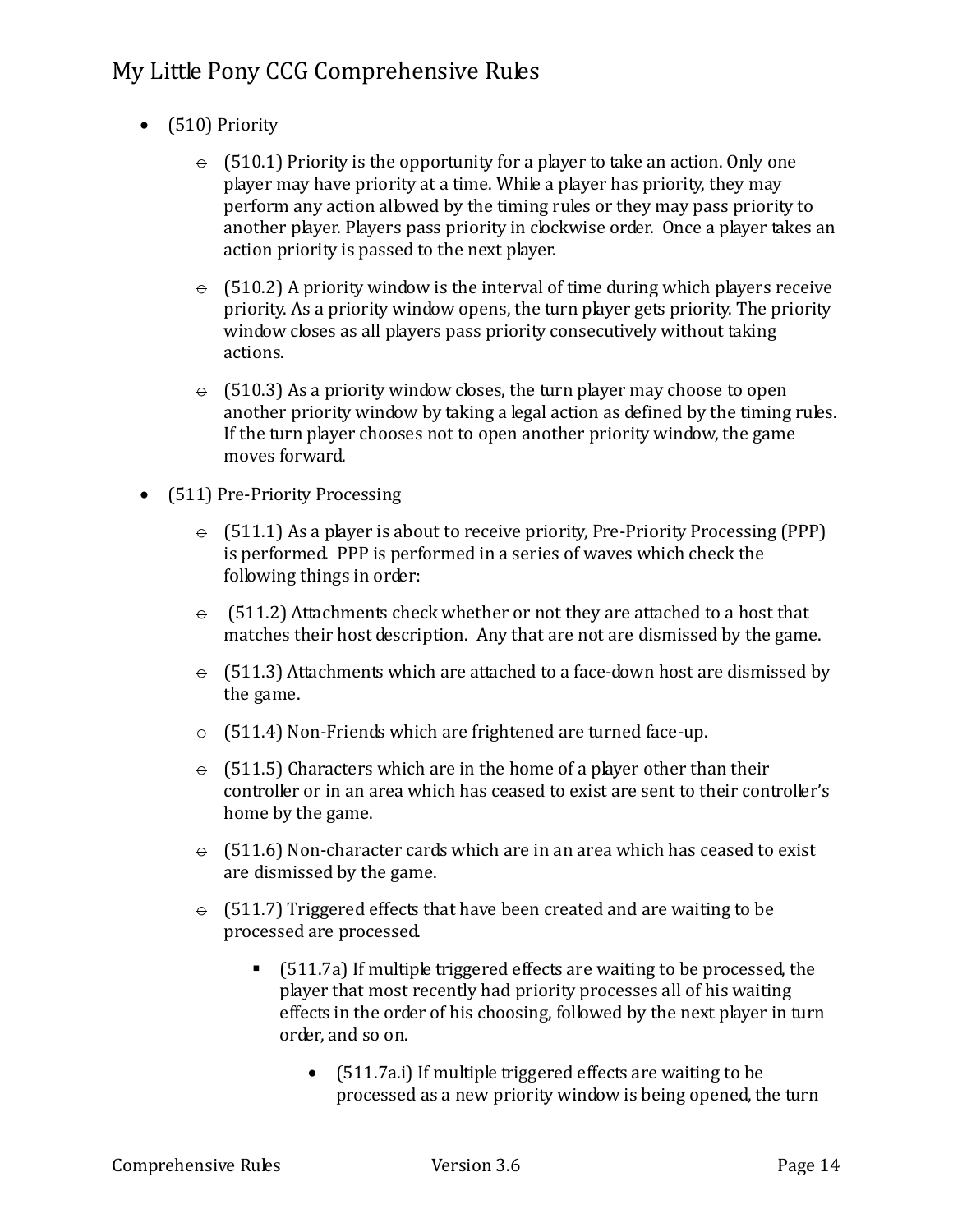player instead processes all of his waiting effects in the order of his choosing, followed by the next player in turn order, and so on.

- (511.7b) If processing any triggered effects creates additional triggered effects, these additional effects wait to be processed until the next wave of Pre-Priority Processing.
- $\div$  (511.8) Successive waves of Pre-Priority Processing are performed until a wave is completed during which nothing happens. Then, Pre-Priority Processing ends and the player receives priority.
- (512) Timing Rules
	- $\div$  (512.1) Timing phrases specify when an activated ability can be activated. Timing phrases on Events specify when that Event can be played. The bold text preceding a ":" in a text box is considered the timing phrase.
	- $\div$  (512.2) Timing phrases on Events specify when that Event can be played.
	- $\theta$  (512.3) Cards with the timing phrase "[x] Phase" can be played or have their corresponding ability activated only by the turn player, to open a priority window during the specified Phase of that player's turn. The turn player may choose to do this as another priority window closes, in which case a new window opens before the game moves forward.
		- (512.3a) Cards with the timing phrase "[x] Phase" can't be played or have their corresponding ability activated during a faceoff.
	- $\Theta$  (512.4) Cards with timing phrases including the words "Faceoff" or "Reaction" can be played or have their corresponding ability activated any time a player has priority and the card or ability's other conditions are met. Cards or abilities with timing phrases including the word "Faceoff" may not be played or activated outside of a Faceoff.
		- (512.4a) Cards and effects with timing phrases which specify a type of Faceoff can only be played or activated during the specified type(s) of faceoff.
		- (512.4b) Cards or abilities with a timing phrase which specifies a Phase or step prior to the word "Reaction" can only be played or activated when the condition defined in their text occurs during the specified Phase or step.
		- (512.4c) A Reaction can only be played or activated once per instance of the condition being met.
		- (512.4d) You may only React to a condition that has been met since the close of the most recent priority window.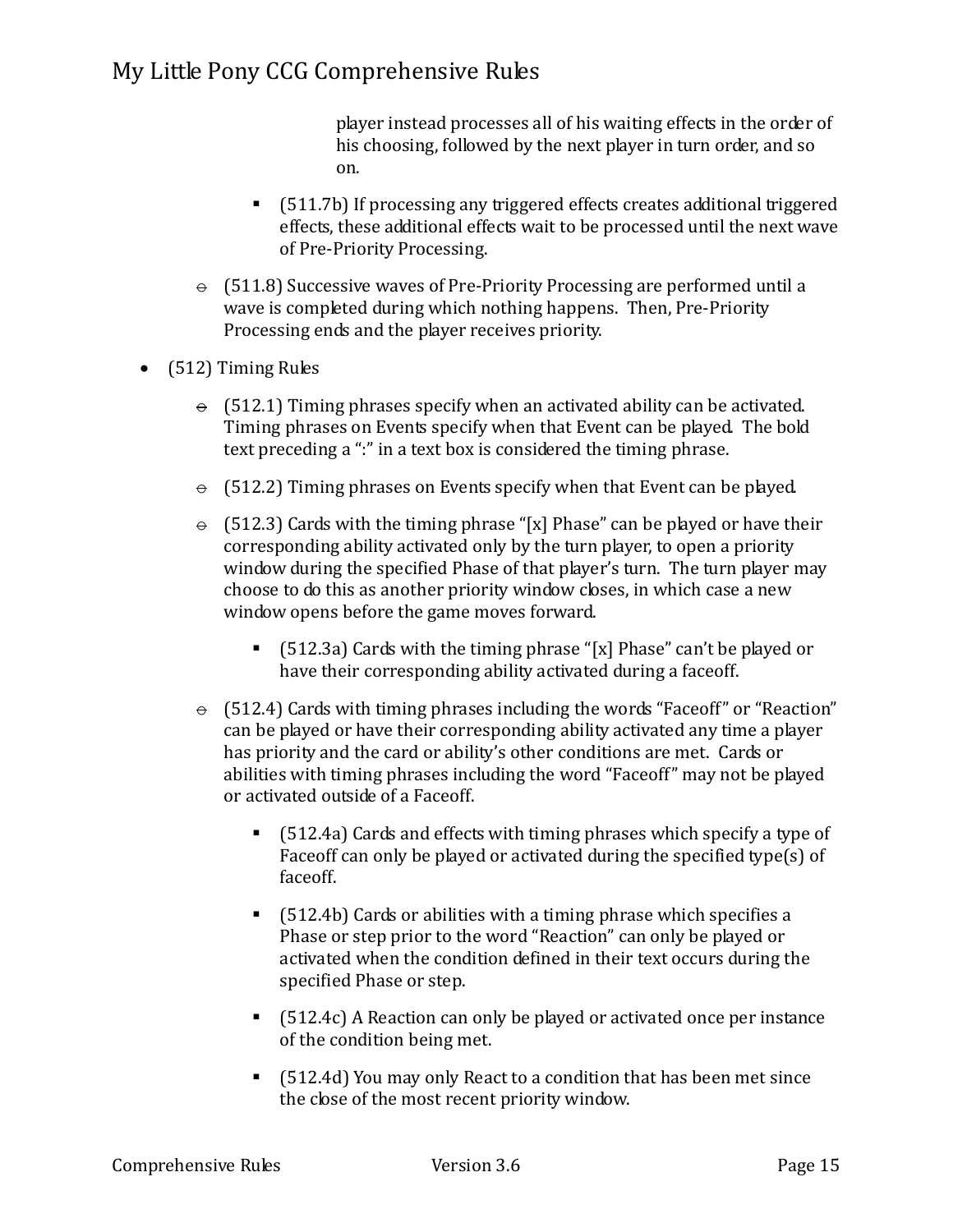- $\div$  (512.5) Cards with the timing phrase "Immediate" can be played or have their corresponding ability activated any time a player has priority.
- (513) Control and Ownership
	- $\div$  (513.1) Players own all cards with which they start the game.
	- $\div$  (513.2) Players control cards in play which they own, unless a modifier or effect changes the controller of a given card.
	- $\div$  (513.3) Players control modifiers which are created by cards or effects they control. If a modifier is created by a card which has no controller, that modifier is controlled by the player who owns the card that created it.
	- $\div$  (513.4) Players control effects which are created by cards they control. If an effect is created by a card which has no controller, that effect is controlled by the player who owns the card that created it.
	- $\div$  (513.5) Cards, modifiers, and effects are always read from the perspective of their controller.
	- $\theta$  (513.6) Text which refers to "your" cards is referring to cards you control.
- (514) Faceoffs
	- $\div$  (514.1) To perform a Faceoff, follow the instructions below in order.
	- $\div$  (514.2) As a faceoff begins some number of cards become involved in the faceoff, the player who started the faceoff and that player's opponent become involved in the faceoff, all triggers which trigger at the start of a faceoff trigger, and a priority window opens.
		- (514.2a) If the Faceoff is a Troublemaker Faceoff, the Troublemaker and the challenger's characters at the Troublemaker's Problem are involved in the Faceoff.
			- (514.2a.i) If a Troublemaker faceoff is started by an effect or modifier, the involvement of cards in that faceoff is governed by the instructions of that effect or modifier instead. (514.2c)
		- (514.2b) If the Faceoff is a Problem Faceoff, characters at the Problem(s) where the faceoff is being resolved are involved in the Faceoff.
		- (514.2c) If the faceoff is started by an effect or modifier, cards are involved in the faceoff as specified by the effect or modifier that started it.
		- (514.2d) Involvement in a faceoff at a Problem does not flag any cards; which cards are involved in a faceoff is continuously checked, and cards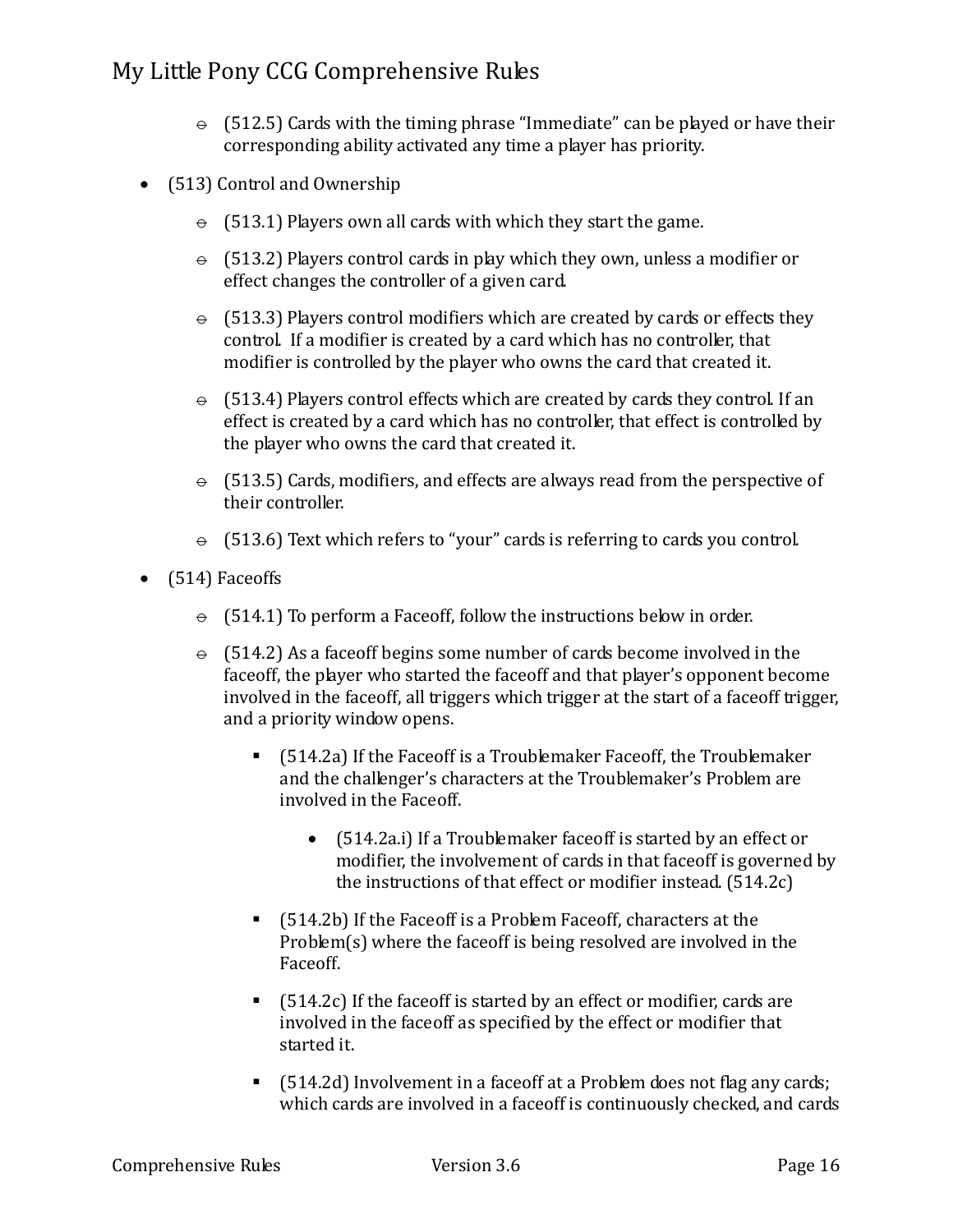can become involved or cease to be involved in a faceoff as they begin or cease to fit the description specified by the effect, modifier, or rule that started the faceoff. Players that become involved in a faceoff remain involved in the faceoff for the duration of the faceoff.

- (514.2d.i)If a card becomes involved in a faceoff that is not occurring at a Problem, that card is flagged and will remain involved in the faceoff for the duration of the faceoff, even if it ceases to fit the specified description.
- (514.2e) If the effect or rule that started the faceoff specified that all characters and/or Troublemakers involved must be at one or more particular Problems, the faceoff occurs at those Problems. This includes Problem faceoffs and Troublemaker faceoffs.
- $\Theta$  (514.3) As that priority window closes, each player simultaneously flips the topmost unflipped card of their draw deck and a priority window opens.
	- (514.3a) Some modifiers instruct a player to flip a different number of cards "during faceoffs". These modifiers affect only the number of cards flipped at this time.
- $\theta$  (514.4) As that priority window closes, players compare power totals.
	- (514.4a) A player's power total is the sum of the combined power of all cards that player controls involved in that faceoff, the combined power of all cards that player flipped during that faceoff, and any modifiers modifying that player's power total.
		- (514.4a.i) If a player is challenging a Troublemaker they control, that Troublemaker's power is not added to that player's power total; it is added to that player's opponent's power total instead.
	- (514.4b) Flipped cards which are ignored are not added to a player's power total, but remain flipped.
	- (514.4c) If both players' power totals are the same, each player flips another card and a priority window opens. As that priority window closes, players compare power totals again. Repeat this process until power totals are not the same.
- $\div$  (514.5) Next, the player with a power total higher than that of any other player wins the Faceoff, all other players lose the Faceoff, the Faceoff becomes resolved, and one of the following things happens:
	- (514.5a) If the challenger wins a Troublemaker Faceoff and the Troublemaker is still involved in the faceoff, the challenger defeats the Troublemaker. To defeat a Troublemaker, a player scores points equal to the Troublemaker's point value and dismisses the Troublemaker.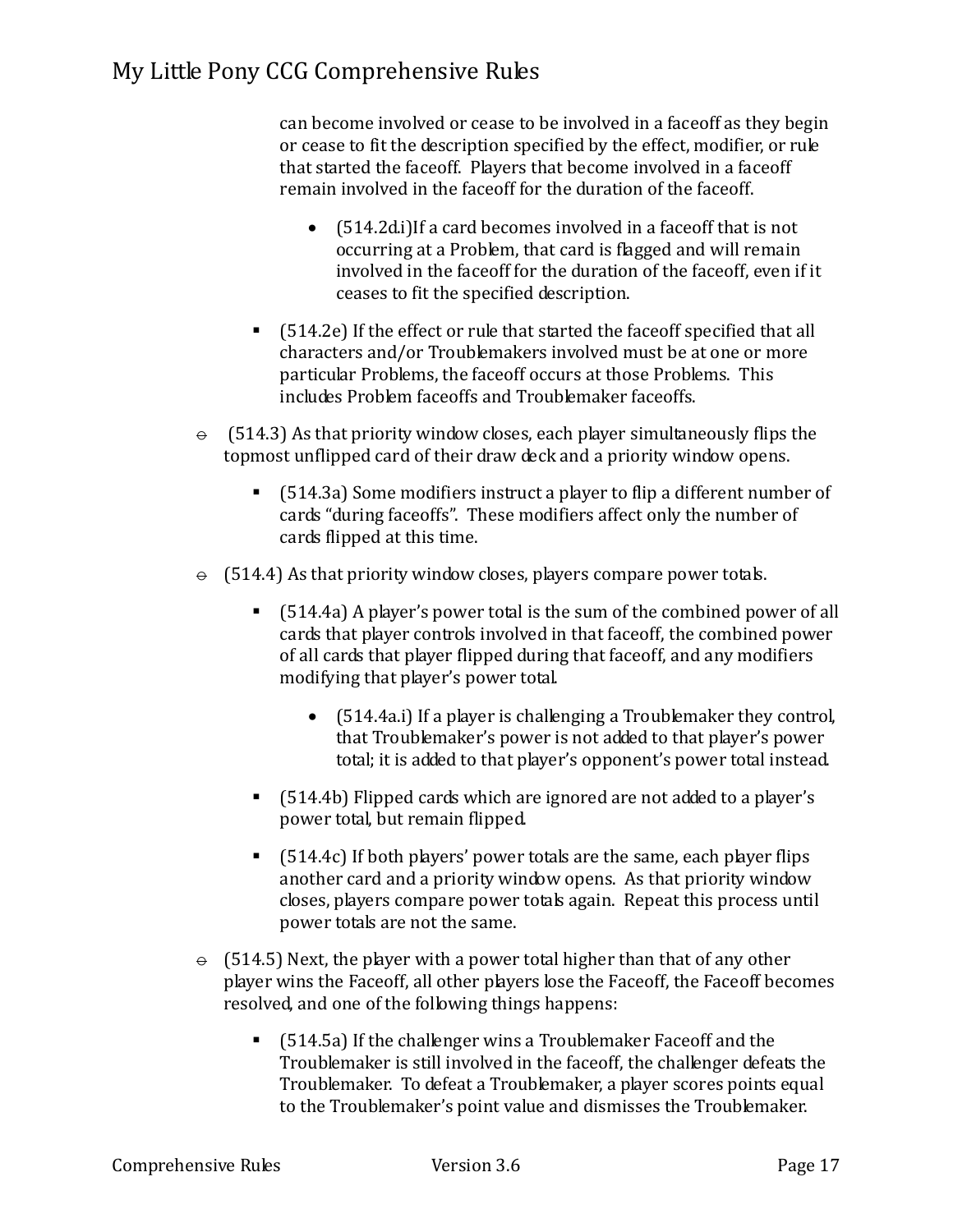- (514.5b) If the challenger loses a Troublemaker Faceoff, the challenger must send one of his characters that was involved in the Faceoff home.
- $\blacksquare$  (514.5c) If a player wins a Problem Faceoff, that player scores the highest Problem bonus from among Problems in play at which that Faceoff was resolved.
- (514.5d) If a player wins or loses a faceoff started by an effect or modifier, that player also follows any corresponding instructions specified by that effect or modifier.
- $\Theta$  (514.6) Then, a priority window opens. As that priority window closes, all triggers which trigger at the end of the faceoff trigger and the faceoff ends. To end a faceoff, perform the following instructions simultaneously: all flipped cards are put on the bottom of their owner's decks and all cards and players cease to be involved in a faceoff.
- (515) Flipping
	- $\div$  (515.1) To flip a card, a player reveals the topmost unflipped card from that player's draw deck and puts it into the Flip Zone. If there are no unflipped cards remaining in a player's deck, that player does not flip a card.
	- $\theta$  (515.2) Flipped cards are in the Flip Zone, and are not part of the draw deck while they remain flipped.
	- $\theta$  (515.3) If a player is instructed to flip multiple cards simultaneously, each flip is a separate occurrence.
	- $\div$  (515.4) Some modifiers instruct a player to 'ignore' a flipped card. A card which is ignored remains flipped, but does not add its power to a player's power total.
		- (515.4a) A card which is ignored can't be ignored again.
- (516) Uniqueness
	- $\theta$  (516.1) Some cards can only be controlled in certain quantities. When a player controls an illegal configuration of these cards, a uniqueness violation occurs. Uniqueness is checked continuously throughout the game and a violation can occur at any time, including during Pre-Priority Processing and while no player has priority. When a Uniqueness violation occurs, the game pauses until the violation is repaired.
	- $\div$  (516.2) To repair a Uniqueness violation, the violating player must choose a violating card to be dismissed by the game. If this does not repair the violation, then that player chooses another violating card to be dismissed by the game, and so on, until the violation is repaired.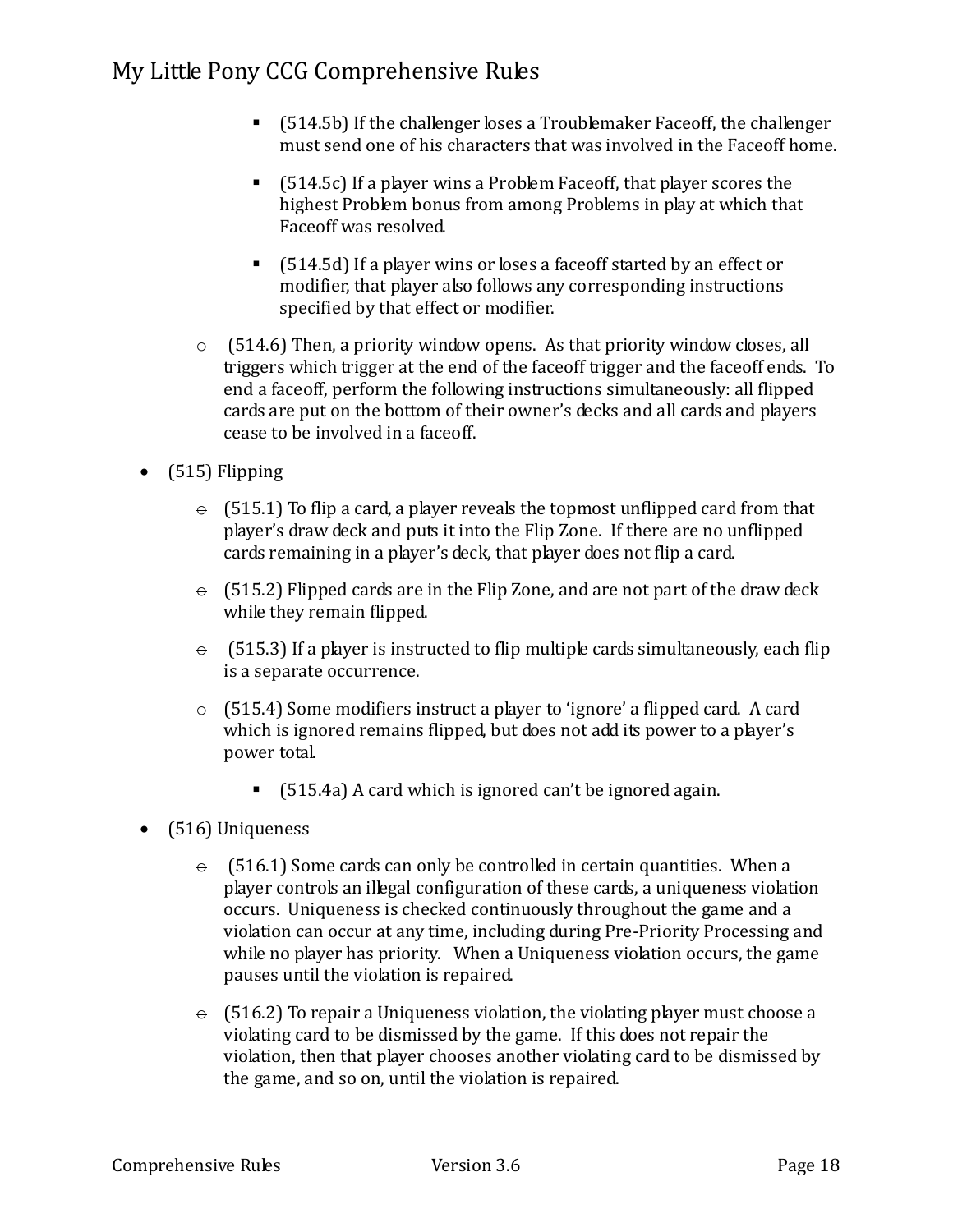- (516.2a) If a Uniqueness violation is created by a set of cards controlled by multiple players, the player who most recently had priority is the violating player. If no player has had priority since the start of the most recent priority window, the turn player is the violating player instead.
- $\div$  (516.3) Some cards have the Unique trait. These cards are Unique cards, and if a player controls more than one such card with the same name, those cards violate uniqueness.
- $\div$  (516.4) If a player controls more than one face-up Troublemaker at the same problem, those cards violate uniqueness.
	- (516.4a) If a player controls an Epic Troublemaker and any player controls another Troublemaker at that card's Problem, those cards violate uniqueness.
	- (516.4b) While repairing a Troublemaker uniqueness violation, players can't choose an Epic Troublemaker keyword to be dismissed by the game unless all violating Troublemakers are Epic.
- $\bullet$  (517) Points
	- $\div$  (517.1) Players start the game with zero points. The game ends as a player reaches 15 points.
	- $\div$  (517.2) If a card or effect instructs a player to score some number of points, those points are scored with that card. If a modifier instructs a player to score some number of points, those points are scored with the card that created that modifier. If a player scores points as a result of winning a faceoff, those points are scored with their cards that were involved in the faceoff. If a player scores points as a result of confronting a Problem, those points were scored with the characters that player controlled at that Problem.
- (518) Searching
	- $\div$  (518.1) To search a zone is to look at all of the cards in that zone. A player searching a zone for a card of a specified description may choose to fail to find a card.
	- $\div$  (518.2) If a player searches a deck, that deck's owner shuffles it after the player has finished searching.
- (519) Counters
	- $\div$  (519.1) Counters are markers placed on cards. Counters may have different names, and modifiers may refer to counters with specific names.
	- $\theta$  (519.2) If a card refers to a counter, it refers to a counter on itself unless it specifies otherwise.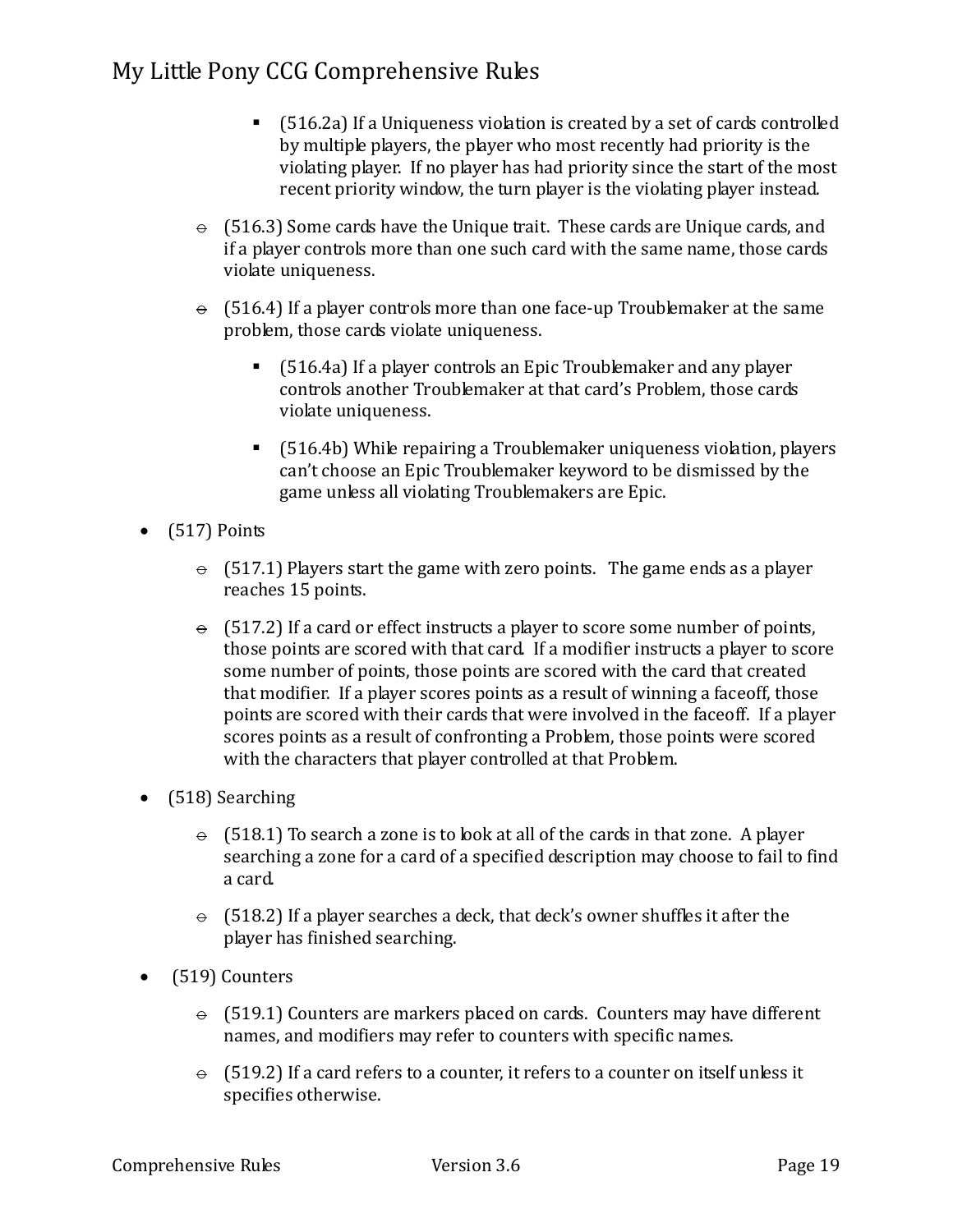- $\div$  (519.3) Counters remain on a card until they are removed.
	- (519.3a) All counters are removed from a card as part of it becoming a different card. (410.6)
- $\div$  (519.4) Some unnamed counters increase or decrease the power of a card ("+1 power counters"). These counters generate continuous modifiers until they are removed.
- (520) Copying
	- $\div$  (520.1) Some modifiers allow a player to copy an effect. To copy an effect, process its text again. No decisions made for the original effect are duplicated for the copy. Copied effects are controlled by the player who created them.
		- (520.1a) Copied effects are not played, and a copied effect is not itself a card.
	- $\div$  (520.2) Some modifiers allow a player to put a token copy of a card into play. That copy is a token, and its printed information is the same as the printed information of the card it is copying, with the exception of its cost, which is zero for all tokens. Only the card's printed information is copied; modifiers affecting the card are not copied.
- (521) Tokens
	- $\div$  (521.1) A token is an object representing a card created by a modifier. The modifier which creates a token will specify the token's power, type, and traits. It may also specify a token's colors, powers, and/or name. A token's cost is always zero. All of the specified information is considered to be printed information.
		- $\blacksquare$  (521.1a) If no name is specified, a token's name is its traits.
	- $\Theta$  (521.2) A token entering, leaving, or in play behaves like any other card of its type, with the exception that it can be distinguished by text which references 'token' or 'non-token' cards.
	- $\div$  (521.3) A token may not exist in a non-play zone. A token which enters any non-play zone immediately ceases to exist.
	- $\theta$  (521.4) A token which becomes frightened or is otherwise turned face-down immediately ceases to exist.
- (522) Dilemmas
	- $\div$  (522.1) Dilemma is a trait cards can have; a card with the Dilemma trait is a Dilemma. Dilemmas enter play as Problems and lose their other card types while in play.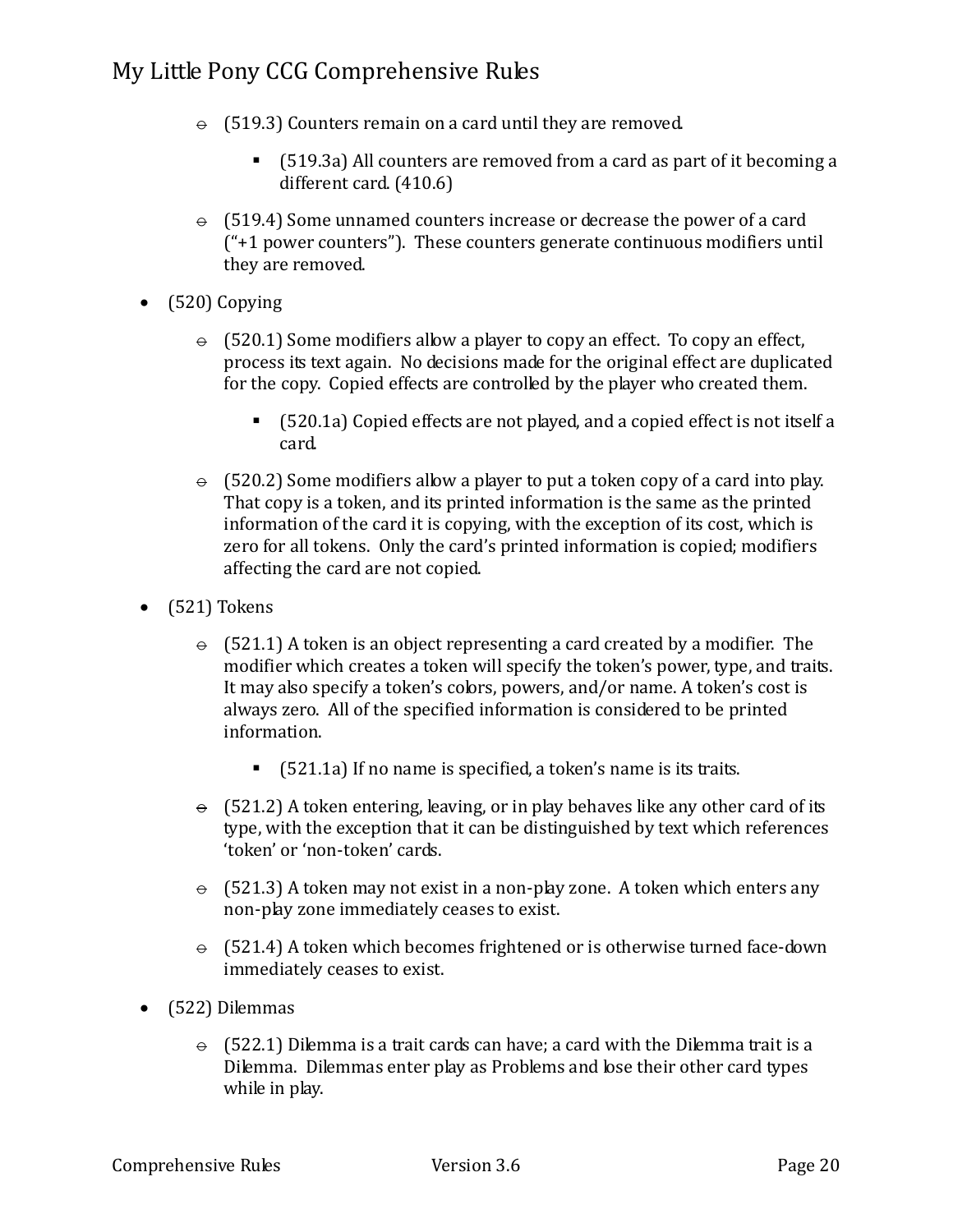- $\div$  (522.2) Dilemmas enter play at their own area; they do not enter play at home or at another Problem.
	- (522.2a)An area created by a Dilemma is in addition to any other areas, and does not overwrite or interfere with other areas.
	- (522.2b)An area created by a Dilemma is owned by the Dilemma's controller.
- $\div$  (522.3) A Dilemma's area exists for as long as the Dilemma remains in play; if a Dilemma leaves play, its area immediately ceases to exist and no other Problem is put into play there. This is an exception to (613.2).
	- (522.3a)If a Dilemma would be put into a Problem Deck, including as part of replacing a Problem, it is put into its owner's discard pile instead.

## **6. Turn Sequence**

- (601) General
	- o (601.1) Each turn is divided into Phases and Steps
	- $\circ$  (601.2) At the start and end of each Phase and Step a priority window opens and the turn player gets priority
		- (601.2a) No player receives priority during the Ready Phase until after the Action Step
		- (601.2b) No player receives priority during the Wrap-Up Step
	- $\circ$  (601.3) Following is an outline of a complete turn:
- (602) Ready Phase
- (603) Ready Step
	- $\circ$  (603.1) The turn player readies all of that player's cards.
- (604) Action Step
	- o (604.1) The turn player receives a number of action tokens based on the score of the player with the highest score, as follows:
		- (604.1a) The turn player receives 2 action tokens if the highest score is 1 or less.
		- (604.1b) The turn player receives 3 action tokens if the highest score is more than 1 but less than 6.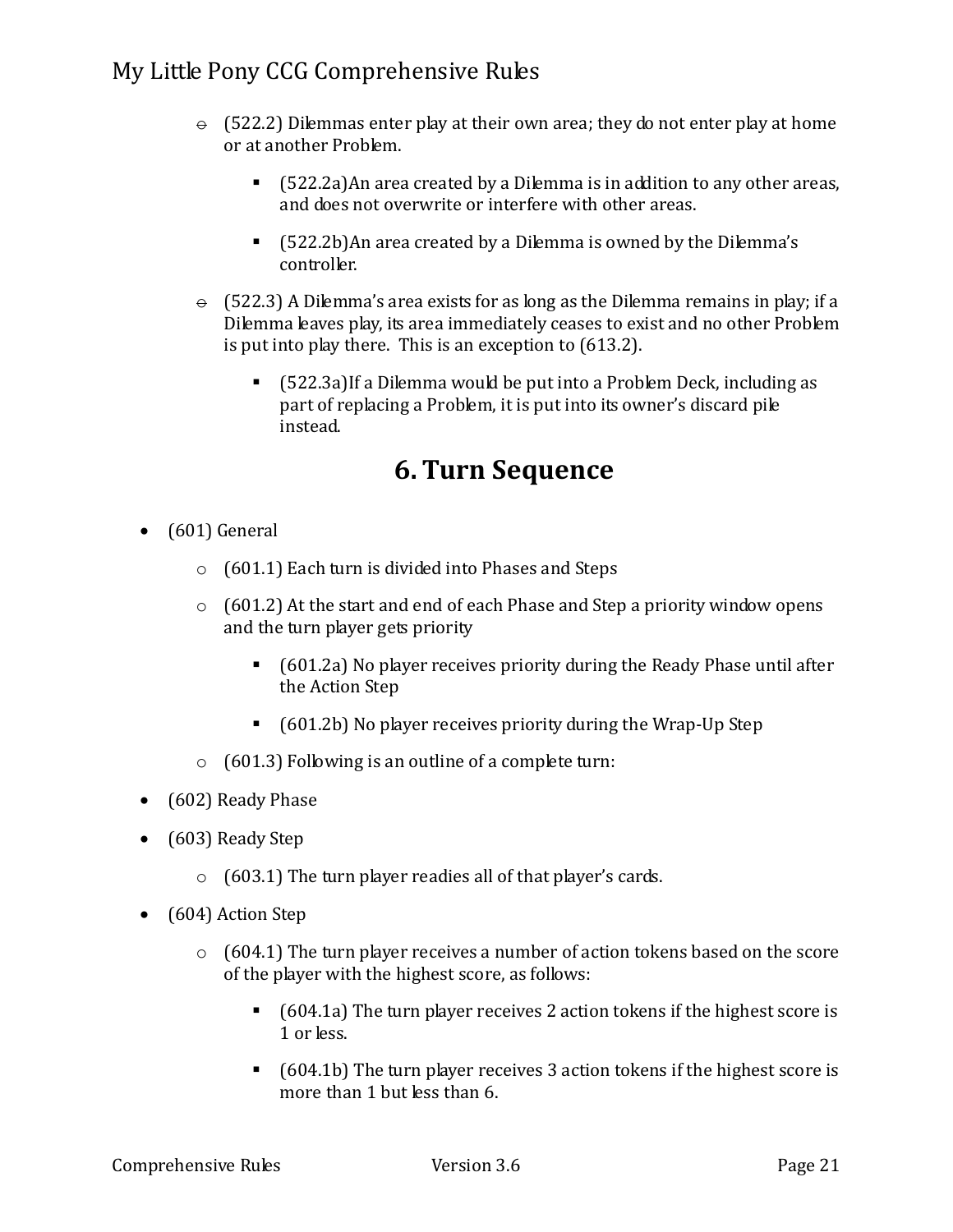- $\blacksquare$  (604.1c) The turn player receives 4 action tokens if the highest score is more than 5 but less than 11.
- (604.1d) The turn player receives 5 action tokens if the highest score is 11 or more.
- (605) Draw Step
	- o (605.1) The turn player draws a card.
		- $\blacksquare$  (605.1a) The turn player does not draw a card on their first turn if they are the first player to take a turn.
- (606) Troublemaker Phase
- (607) Uncover step
	- $\circ$  (607.1) If there is a face-up Epic Troublemaker at a Problem, Troublemakers can't be uncovered at that Problem.
	- $\circ$  (607.2) Any face-down Troublemakers controlled by the turn player are uncovered in the order of the turn player's choosing.
	- $\circ$  (607.3) To uncover a Troublemaker, turn it face-up. If that Troublemaker is Epic, dismiss all other face-up Troublemakers at that Problem.
- (608) Challenge Step
	- $\circ$  (608.1) The turn player may challenge up to one Epic Troublemaker or opposing Troublemaker at each Problem one at a time in the order of that player's choosing. That player is the challenger.
	- o (608.2) The turn player may challenge an Epic Troublemaker or opposing Troublemaker if that player controls at least one character at that Troublemaker's Problem.
	- $\circ$  (608.3) Players can't choose to challenge the same Troublemaker multiple times during the same Challenge Step
	- $\circ$  (608.4) To challenge a Troublemaker, start a Faceoff at that Problem. That faceoff is a Troublemaker Faceoff.
- (609) Main Phase
	- o (609.1) The turn player may perform any Main Phase action by opening a priority window and taking that action.
	- o (609.2) The Main Phase actions are as follows:
		- (609.2a) Play a Friend, Resource, or Event Card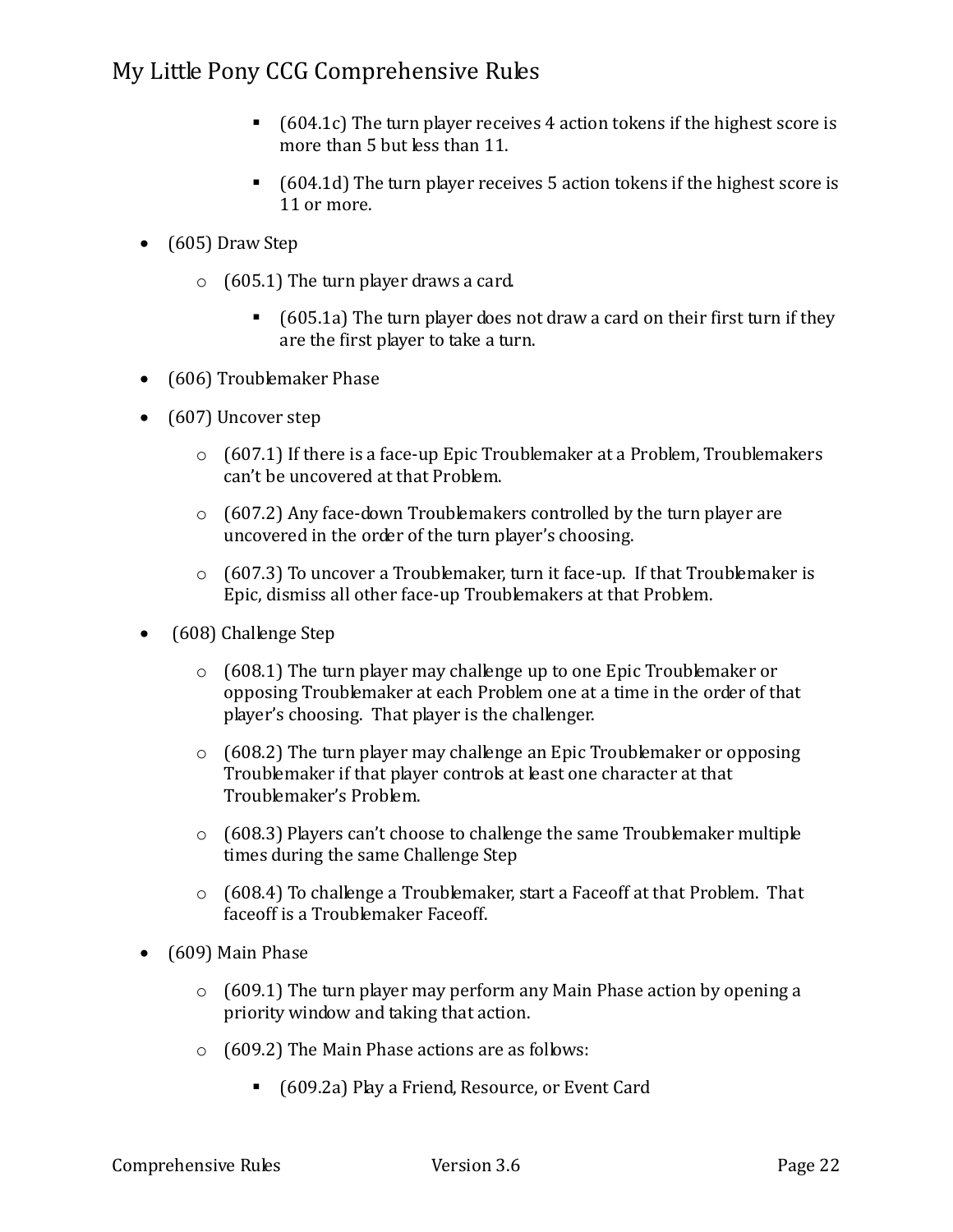- The turn player may pay a card's cost(s) to play it.
- Only Events with the timing phrase "Main Phase" may be played as Main Phase actions.
- (609.2b) Move a Character
	- The turn player may pay 2 action tokens to move a character that player controls to another area. Characters can't be moved to their current area.
	- The cost of the move action can't be reduced to less than 1 action.
- (609.2c) Play a Troublemaker
	- The turn player may pay 1 action token to play a Troublemaker face-down to a Problem.
- (609.2d) Draw a card
	- The turn player may pay 1 action token to draw a card.
- (609.2e) Rally a Frightened Card
	- The turn player may pay 2 action tokens to unfrighten a card that player controls. Cards which are not frightened can't be unfrightened.
- $\blacksquare$  (609.2f) Activate an ability
	- The turn player may activate an ability with the Main Phase timing phrase by paying its cost.
- (610) Score Phase
	- o (610.1) A confront step is performed for each Problem in the order of the turn player's choosing
- (611) Confront Step
	- o (611.1) The turn player confronts a Problem if that player meets the Problem's confront requirements.
	- $\circ$  (611.2) The confront requirements of a Problem owned by a player are listed at the bottom of the Problem card, beneath the text box. The confront requirements of a Problem owned by an opponent are listed at the top of the Problem card. These requirements may be different for each player.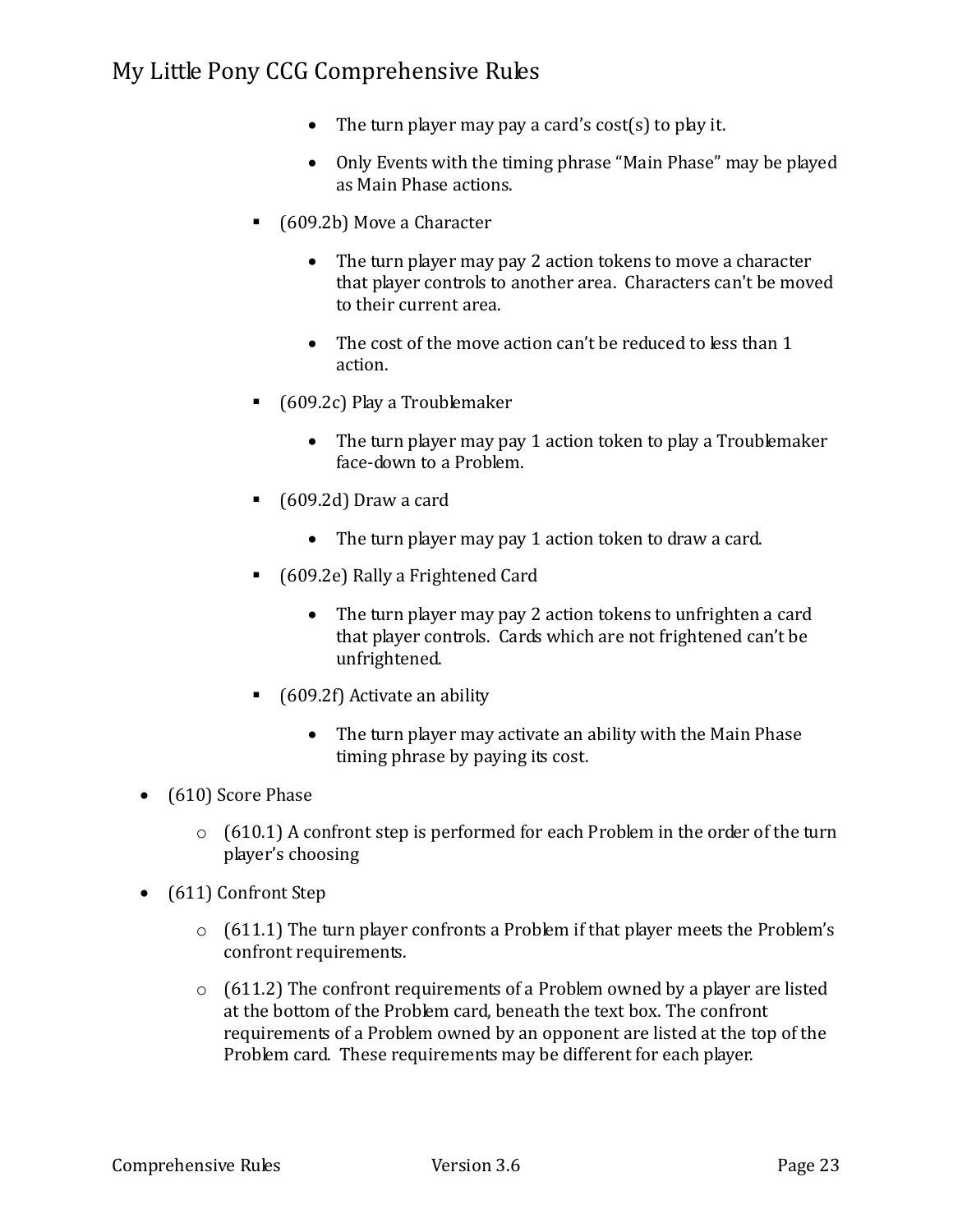- $\circ$  (611.3) A player meets the confront requirements of a Problem if that player controls characters at that Problem contributing power in the required amounts of the required colors to confronting that Problem.
	- (611.3a) Characters contribute their power to confronting their Problem unless otherwise unable to.
	- (611.3b) Characters can't contribute power of more than one color, even if that character has more than one color.
	- $\blacksquare$  (611.3c) Some problems have confront requirements that specify power of a color that is not a certain color. These requirements can be met by any power that is not the prohibited color.
	- (611.3d) Wild power can be contributed to by power of any color or no color, including excess power of the colors of the other listed requirements.
	- $\blacksquare$  (611.3e) A player can't confront a Problem if there is an opposing face-up Troublemaker or a face-up Epic Troublemaker at that Problem.
- $\circ$  (611.4) As a player confronts a Problem, that player scores a point. If an opponent also meets their confront requirements for that Problem (611.3), there will be a Problem Faceoff at that Problem.
- (612) Faceoff Step
	- o (612.1) If the turn player confronted two or more different Problems in one score phase, perform a Multi Problem Faceoff at all Problems. This is a type of Problem Faceoff.
	- $\circ$  (612.2) If the turn player confronted only one problem while the opponent could also confront that Problem, perform a Problem Faceoff at that problem.
- (613) Solve Step
	- $\circ$  (613.1) As the Solve Step starts, any Problems at which Problem Faceoffs were resolved become solved.
	- $\circ$  (613.2) Replace any Problems which are solved. To replace a Problem, the following instructions are performed in order: Any characters (including Frightened Friends) there are sent to their controller's home, any face-up Troublemakers there are dismissed, and any Resources there are dismissed. Cards dismissed in this way are dismissed by the game. Then, put the Problem being replaced on the bottom of its owner's Problem deck, and put the top card of that deck into play at that area.
- (614) End Phase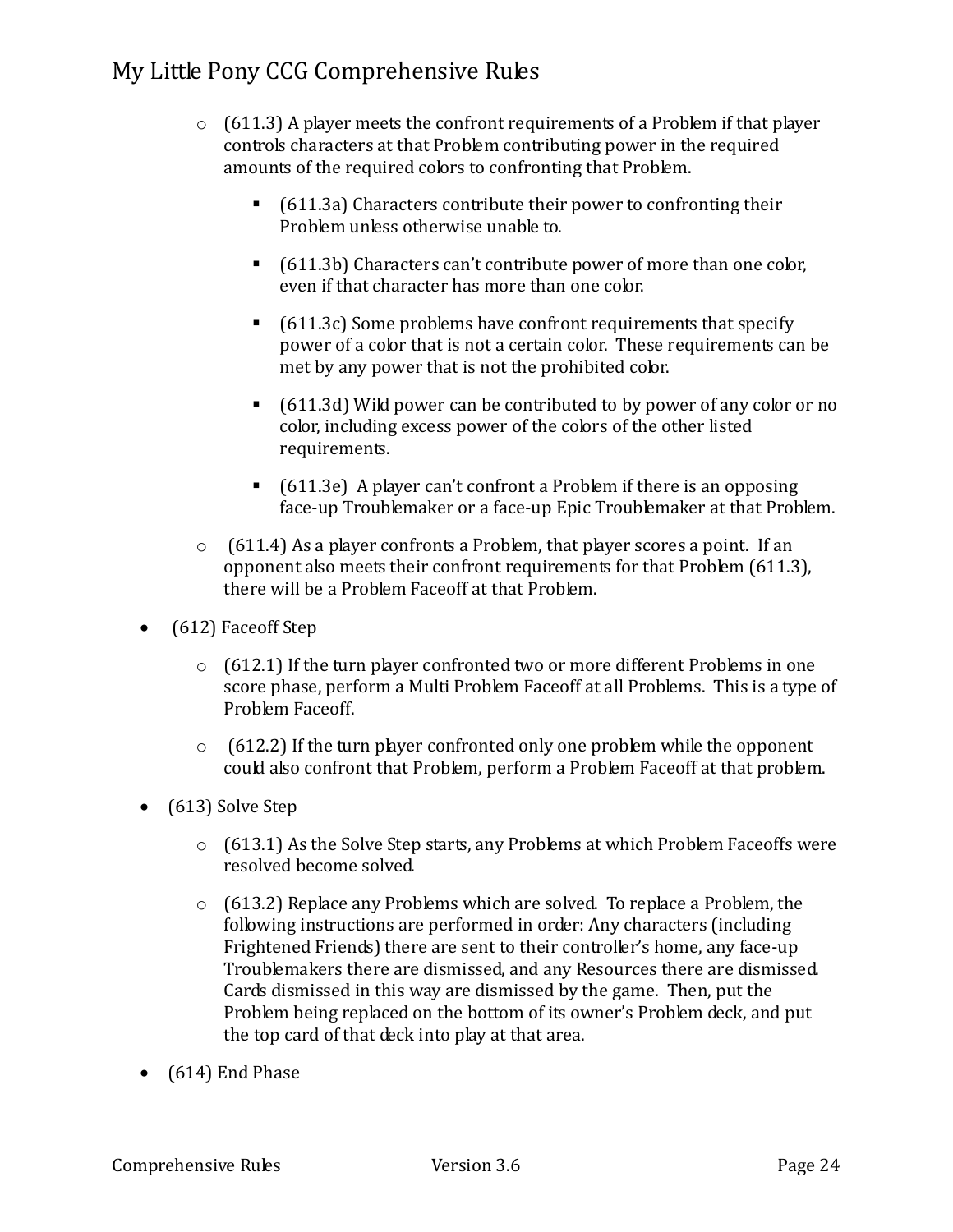- (615) End of Turn Step
	- $\circ$  (615.1) All triggers which trigger at the end of the turn trigger at this time.
- (616) Wrap Up Step
	- $\circ$  (616.1) No player receives priority during the wrap up step
	- $\circ$  (616.2) If the turn player has more cards in hand than allowed by the maximum hand size, that player must discard cards until they no longer have more cards in hand than allowed. The default maximum hand size is 8.
	- o (616.3) If the turn player has Friends at their home in excess of their home limit, that player must choose and retire Friends at their home until they no longer have Friends at their home in excess of their home limit. A player's home limit is defined in the text box of that player's Mane Character
	- o (616.4) All modifiers which last "this turn" or "until the end of the turn" end, the current turn ends, and the next player in turn order begins their turn.
		- $\blacksquare$  (616.4a) If any triggers have occurred during this step, a priority window opens before the turn ends, and those triggers are processed. As that priority window closes, another Wrap Up Step begins. This is an exception to (616.1).

## **7. Abilities and Modifiers**

- (701) Abilities
	- $\circ$  (701.1) A card's abilities include the game text inside it's text box, its keywords, and any text added to it by modifiers. There are three types of abilities: Continuous Abilities, Activated Abilities, and Triggered Abilities.
	- $\circ$  (701.2) A paragraph break (indicated by "<p>" in rules and supplementary documents) in a card's text denotes a separate ability.
		- (701.2a) Keywords may be grouped together, but are always separate abilities.
	- o (701.3) Abilities function only in play unless they specify otherwise or could only function in a non-play zone.
	- o (701.4) Keywords are bold words in a card's text box that represent common card powers. Not all words in bold text are keywords; each keyword is defined in the glossary.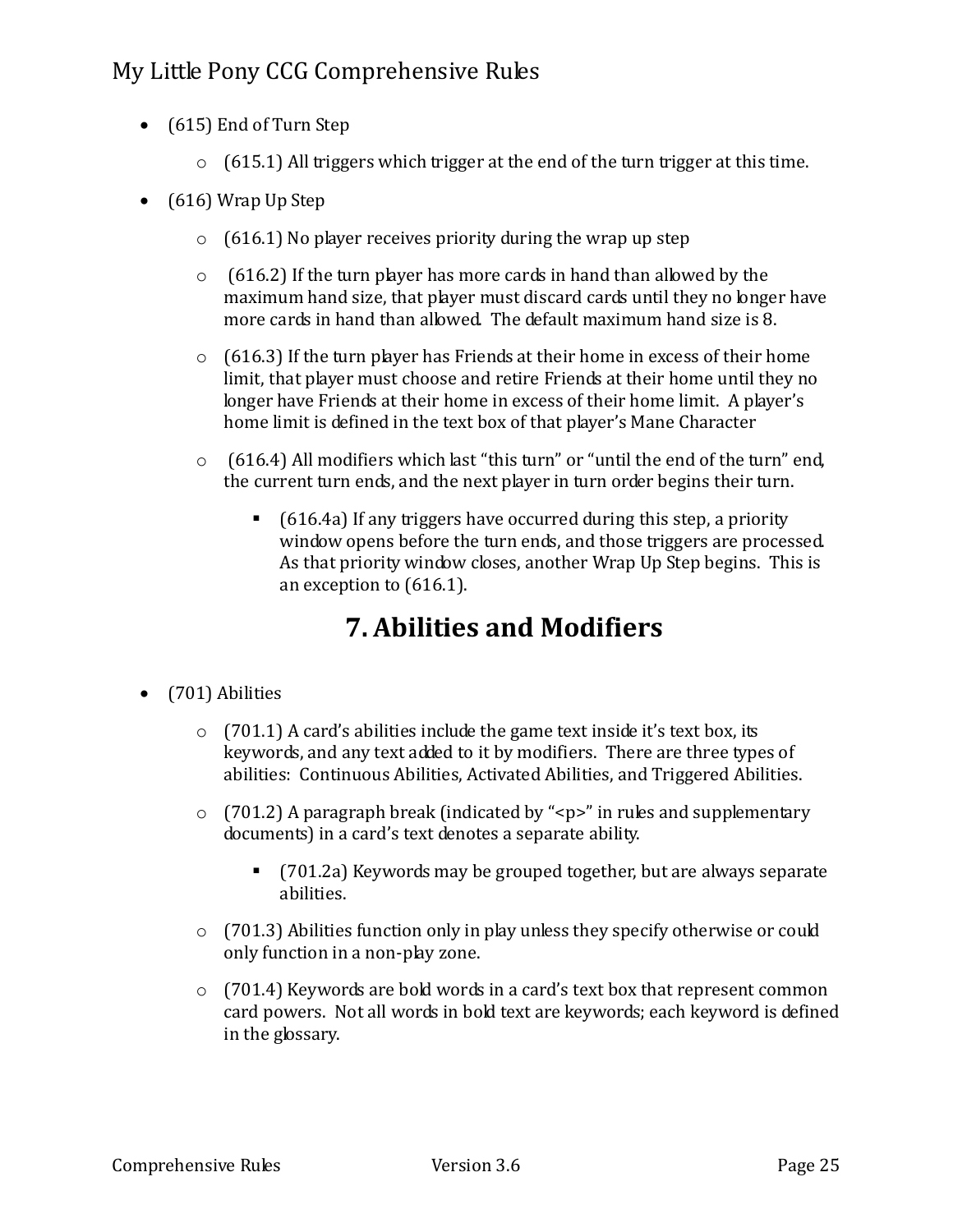- $\circ$  (701.5) Tag words are italicized words in a card's text box that are sometimes used to group sets of similar card powers. Tag words have no specific game text. Each tag word is defined in the glossary.
- (702) Continuous Abilities
	- $\circ$  (702.1) Continuous abilities generate continuous modifiers, and function until the card that has them loses them or leaves the appropriate zone.
- (703) Activated Abilities
	- $\circ$  (703.1) Activated abilities are abilities that can be activated by a player as an action while that player has priority. Activated abilities can be identified by timing phrases indicating when they may be activated.
		- (703.1a) Timing phrases on Event cards do not indicate activated abilities.
		- (703.1b) Only the controller of a card may activate its activated abilities.
		- $\blacksquare$  (703.1c) Abilities may be activated as often as a player can pay their costs.
		- (703.1d) The cost of an activated ability is defined by the text in the ability that precedes the word "to". If the word "to" does not appear in the text of the ability, that ability has no cost.
- (704) Triggered Abilities
	- $\circ$  (704.1) A triggered ability watches for its trigger condition to occur, at which point it triggers. A triggered ability can be identified by the words "when" or "at".
		- (704.1a) An ability which uses the words "when" or "at" but also has a timing phrase is not a triggered ability.
		- $\blacksquare$  (704.1b) A triggered ability triggers once for each instance of its trigger condition, even if those instances occur simultaneously.
		- (704.1c) A triggered ability can trigger at any time, including while no player has priority. As a triggered ability triggers, it creates a triggered effect. The processing of these effects is ordered by Pre-Priority Processing.
- (705) Processing Actions
	- o (705.1) To take an action is to play a card, perform a Main Phase Action, or activate an activated ability.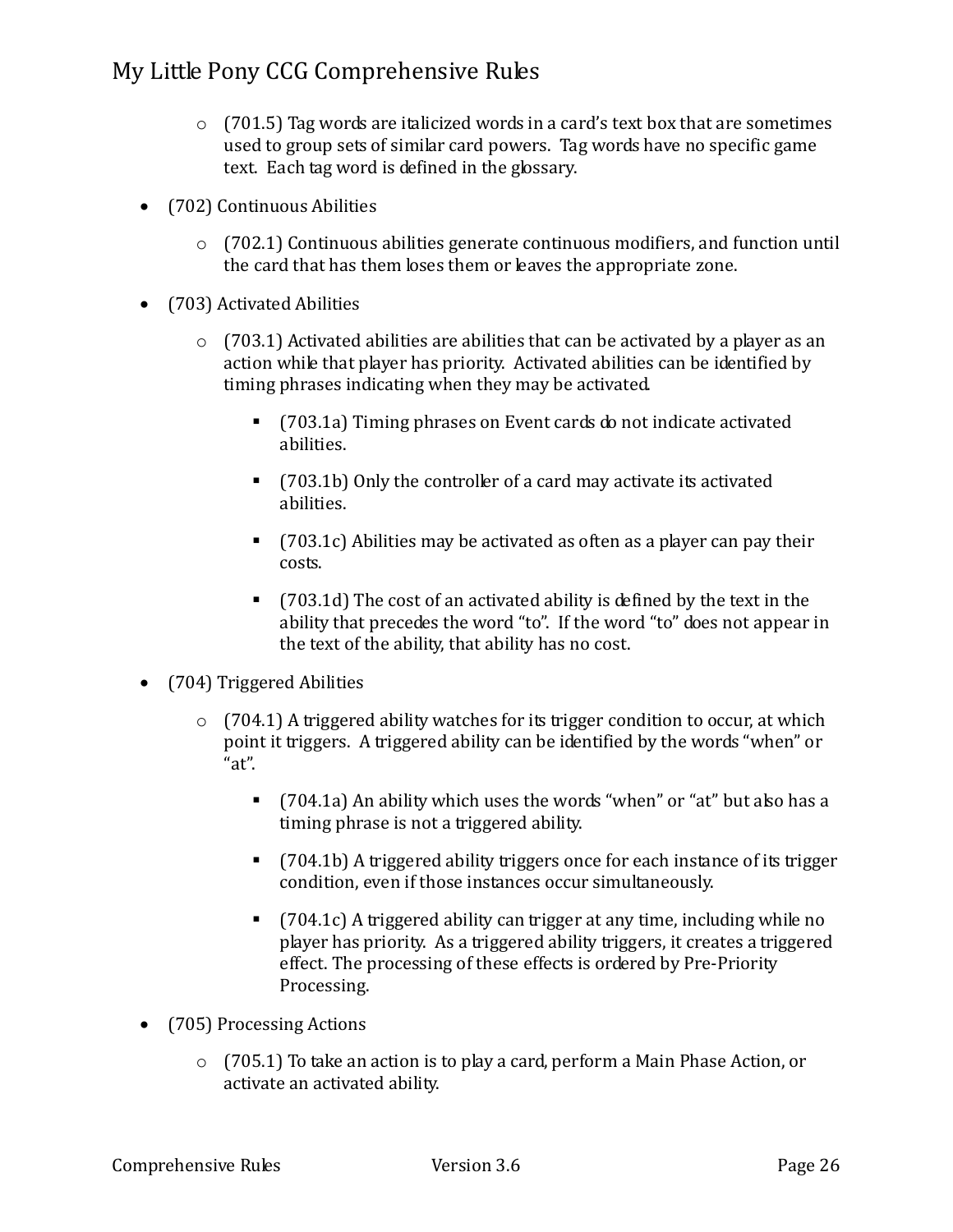- $\circ$  (705.2) A player taking an action resolves it by following the steps below. No player has priority during these steps. If a player can't complete one of these steps, the game state is rewound to the point immediately before that action was taken.
	- (705.2a) Announce the action and reveal its source if the source is not public.
	- (705.2b) Determine the costs of the action and check that any color requirements are met.
	- (705.2c) Pay those costs
	- (705.2d) If the action is a card being played, put that card in the queue.
		- Effects which happen as a player plays a card resolve before moving past this step.
	- (705.2e) Follow the instructions of the card, action or ability in order.
		- Any decisions that must be made as part of following those instructions are made in order; if multiple un-ordered decisions are made, they may be made in an order chosen by the player taking the action. Players can't choose to do things that can't be done.
		- If parts of these instructions have different durations, or if some have durations while others don't, separate modifiers are created for each part. Modifiers never have more than one duration.
		- If a player is unable to complete this or any subsequent step, the game state is not rewound. Instead, that player completes as much of the step as possible before moving on.
	- (705.2f) As the last part of processing an action, one or more of the following things happen:
		- A Friend, Troublemaker, or Resource enters play
		- An Event creates one or more modifiers and is then put into its owner's discard pile
		- A Main Phase Action creates a modifier
		- An ability creates one or more modifiers
		- Abilities that trigger "when [a player] plays [something]" trigger if the action being resolved is a card a player has played.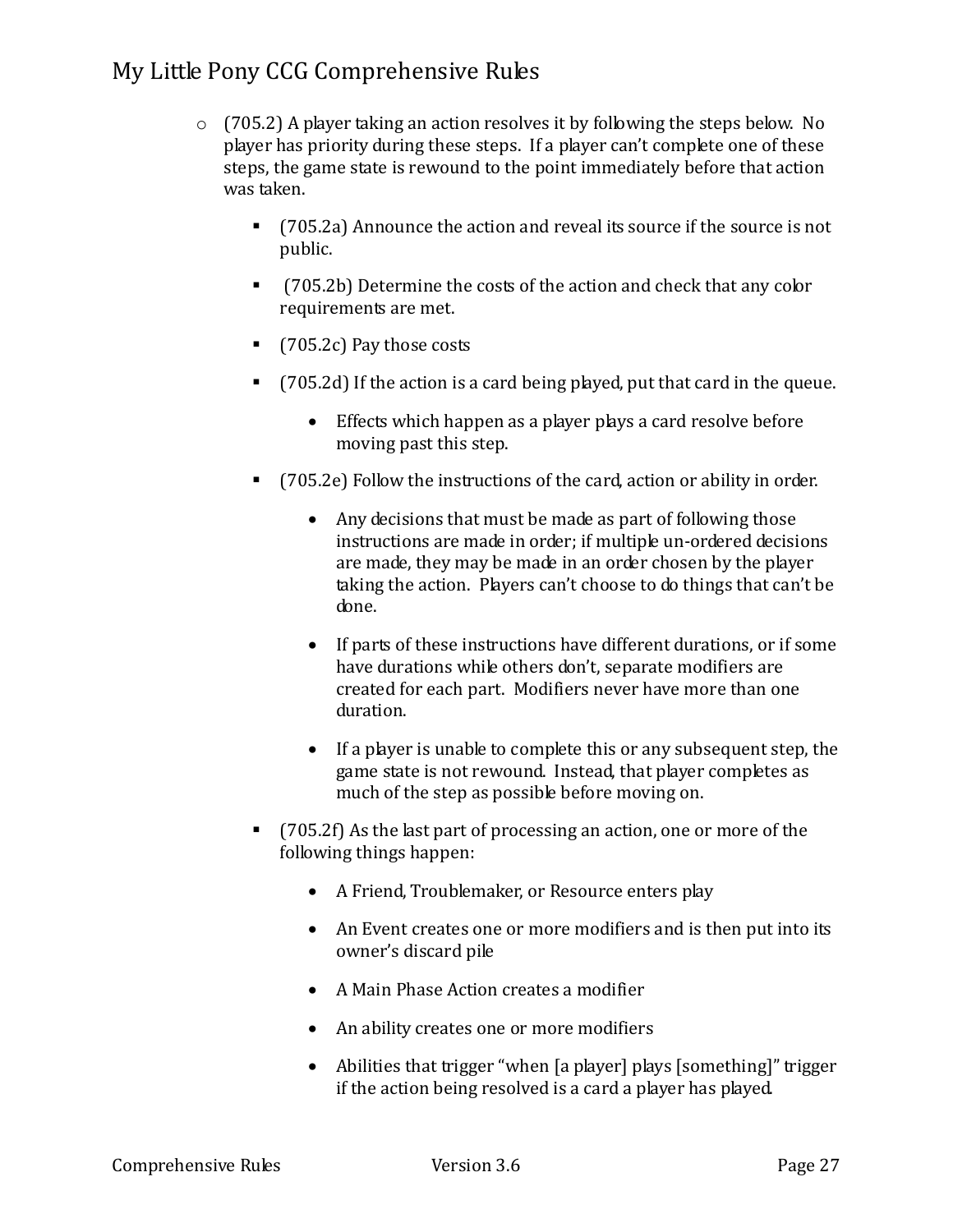- (705.2g) After an action has been resolved, priority passes to the next player.
- (706) Entering Play
	- o (706.1) A card enters play as it is put into the play zone from another zone. A player puts a card into play by following the instructions below in order.
		- (706.1a) Any abilities that occur 'as [something] enters play' are applied. This is a one-time check; if one such ability causes a card to gain another ability with the same timing, the gained ability will not be processed. If multiple such abilities would be applied, they are all checked simultaneously and then applied in order. (711)
		- (706.1b) Any modifiers or rules that affect the state in which the card enters play are applied ("enters play face-down", "enters play exhausted", etc)
		- (706.1c) The card's continuous abilities begin generating continuous modifiers, and any existing continuous modifiers that would affect the card are applied to it.
		- (705.1d) Abilities that trigger "when [something] enters play" trigger.
- (707) Modifiers
	- $\circ$  (707.1) Processing an action or effect can create one or more modifiers.
	- o (707.2) Modifiers affect the game when applied to it. A player applies a modifier by processing its text in order. If part of its text can't be done, the parts which can be done are still processed.
		- (707.2a) Some modifiers have a cost. The cost of a modifier is defined as the portion of its text preceding the word 'to'. If the word 'to' does not appear in a modifier's text, that modifier has no cost. A modifier's cost must be paid in order to process the subsequent text.
	- o (707.3) Modifiers only affect cards in play unless they specifically affect cards in one or more other zones.
	- o (707.4) If a modifier starts a faceoff, as that modifier resolves, the faceoff starts. This does not cause a new priority window to open; this is an exception to (514.2). Instead, the current priority window remains open and the player whose modifier started the faceoff receives priority.
		- (707.4a) Faceoffs can't be started during a faceoff.
	- $\circ$  (707.5) A modifier checks game state information if its text requires a value from another source to determine its effect.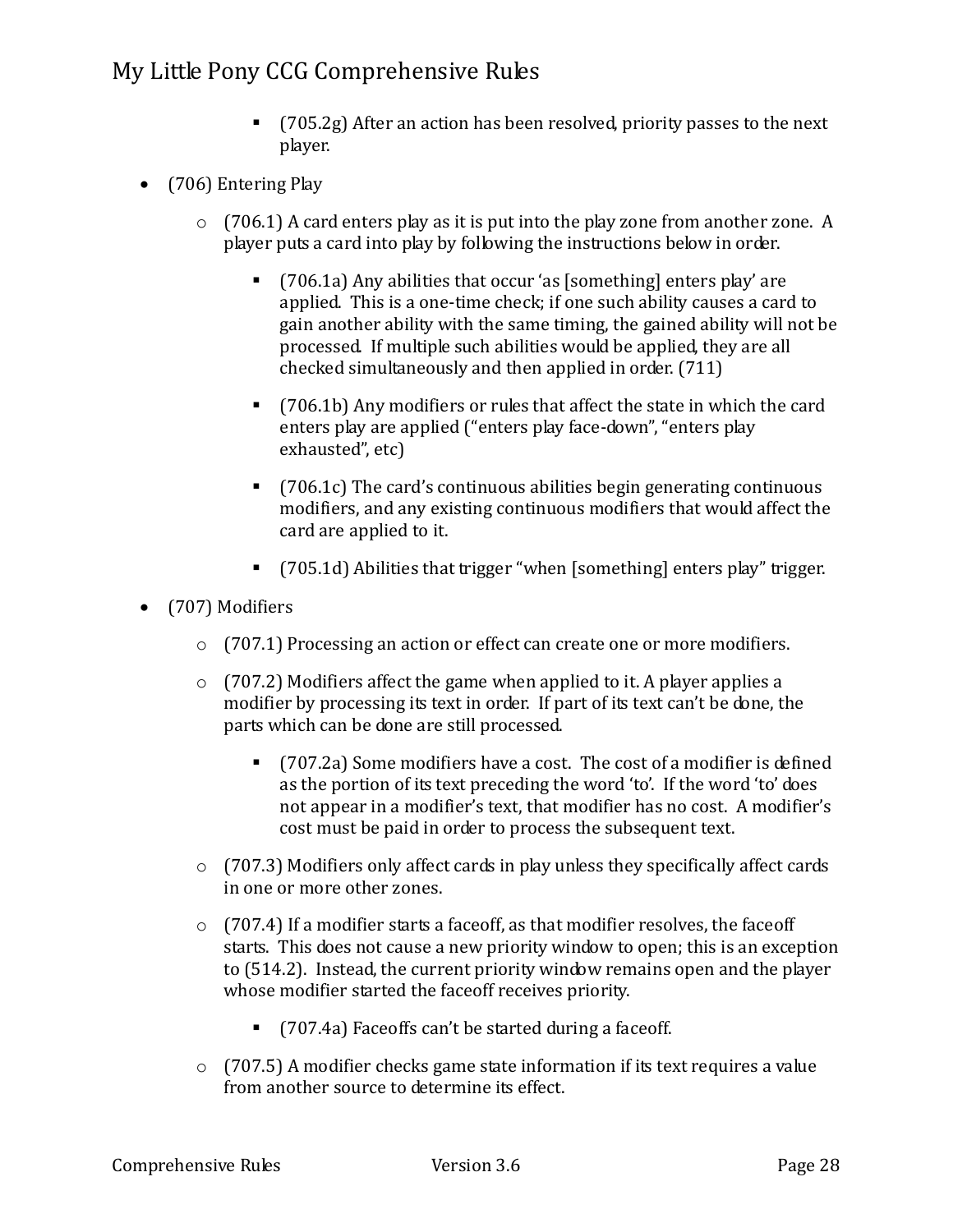- (708) Continuous Modifiers
	- o (708.1) Continuous modifiers affect the game over a period of time. Continuous modifiers can be definite or indefinite.
	- o (708.2) Definite continuous modifiers have a specific duration. They may also have a "while" condition, which is not itself a duration.
		- (708.2a) Modifiers which have "while" conditions only affect the game while their "while" condition is true within their duration.
		- (708.2b) Definite continuous modifiers which check game state information use that information as it was at the time the modifier was created.
	- $\circ$  (708.3) Indefinite continuous modifiers affect the game for as long as they exist and any conditions they have are true.
		- (708.3a) Indefinite modifiers which check game state information always use information from the current game state.
	- o (708.4) Triggered modifiers are a type of continuous modifier which may have a duration or specify that it triggers the next time a specified thing occurs. Triggered modifiers can be identified by the words 'when' or 'at' and function like triggered abilities. (704)
	- o (708.5) Continuous modifiers do not flag any cards; which cards are affected by a modifier is continuously checked, and cards can begin or cease to be affected by a modifier as they begin or cease to fit the description specified by that modifier.
- (709) One-Shot Modifiers
	- o (709.1) One-shot modifiers affect the game once and then cease to exist. They do not have a duration.
	- $\circ$  (709.2) One-shot modifiers that check game state information use that information as it was at the time the modifier was created.
- (710) Replacement Modifiers
	- o (710.1) Modifiers that use the words "if", "would", and "instead" are replacement modifiers. A replacement modifier replaces a specified occurrence with a different occurrence. Replacement modifiers do not define what "can't" happen.
	- $\circ$  (710.2) A replacement modifier can replace an occurrence at any time, even during Pre-Priority Processing or while no player has priority.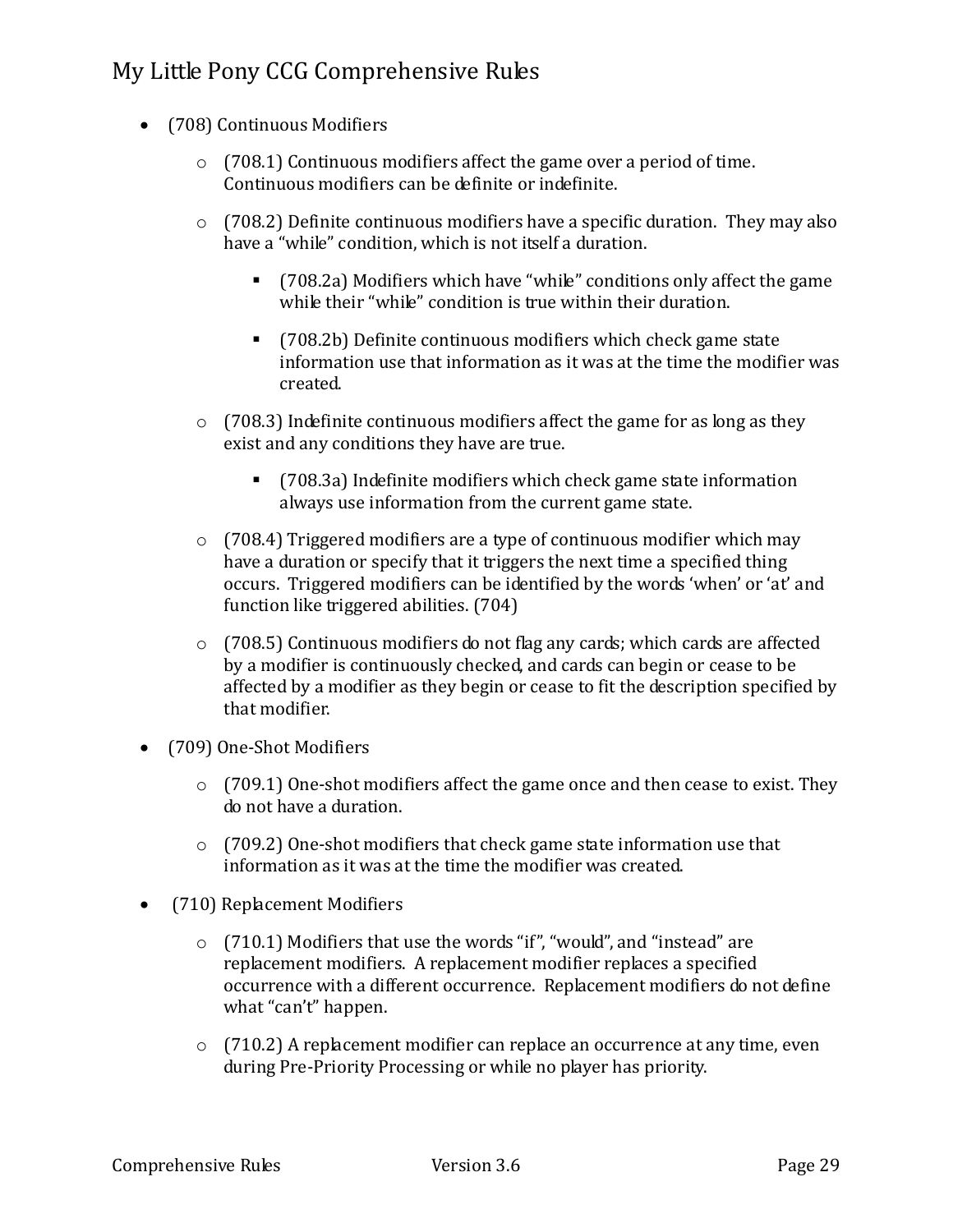- $\circ$  (710.3) Neither an occurrence which has been affected by a replacement modifier nor any occurrence that occurrence has been replaced with can be affected by that modifier again. Those occurrences can still be affected by other replacement modifiers or other instances of the same replacement modifier.
- o (710.4) A replacement modifier can replace an occurrence even if the occurrence it is being replaced with can't be done. (That occurrence still can't be done)
- $\circ$  (710.5) If multiple replacement modifiers would replace the same occurrence, the player that would be affected chooses one and applies it. If the occurrence affects a card, effect, or modifier, the controller of that card, effect, or modifier is the player that would be affected.
	- (710.5a) If one or more modifiers that were attempting to replace that occurrence no longer apply, they fail to resolve and do not affect the game.
	- (710.5b) If one or more modifiers are still attempting to replace the occurrence, this process repeats until that is no longer the case.
- (711) Modifier Interactions
	- $\circ$  (711.1) One-shot modifiers are applied as they are created, then cease to exist.
	- o (711.2) Replacement modifiers are applied as the occurrence they replace would occur.
	- $\circ$  (711.3) Continuous modifiers are applied in timestamp order from earliest to latest unless one is dependent upon another.
		- (711.3a) The timestamp of a continuous modifier is the time at which that modifier was created.
		- (711.3b) A continuous modifier is dependent upon a second continuous modifier if the presence of the second changes the result of the first. Modifiers that don't depend on any other modifiers are independent modifiers.
		- (711.3c) Modifiers are never dependent on replacement modifiers.
	- $\circ$  (711.4) If a modifier is dependent on a second modifier with a later timestamp, it is not applied in timestamp order and instead applied immediately after the latest-timestamped modifier on which it depends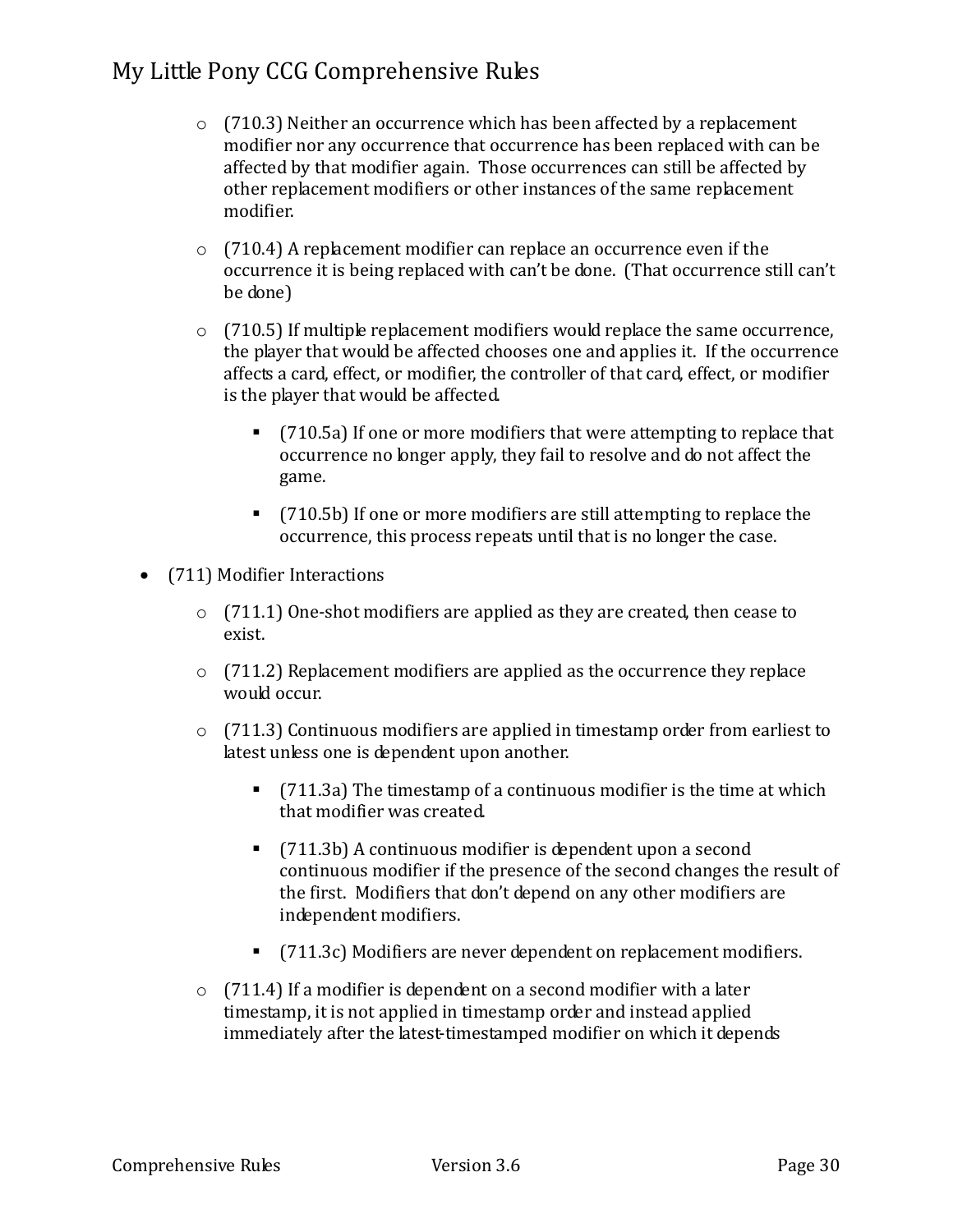- $\circ$  (711.5) If some number of modifiers are dependent upon each other, they are interdependent. Apply the earliest-timestamped one in timestamp order, and apply the remaining ones as per dependent modifiers. (711.4)
- $\circ$  (711.6) If multiple continuous modifiers would start to apply simultaneously, the player who most recently had priority chooses an order for the timestamps of those modifiers he controls. If no player has had priority since the start of the most recent priority window, the turn player instead chooses an order for the timestamps of those modifiers he controls. Those modifiers are timestamped prior to any other modifiers that would apply at the same time. Then, the next player in turn order chooses an order for the timestamps of those modifiers he controls, and so on, until all timestamps have an order.
- (712) Triggered Effects
	- $\circ$  (712.1) As a player is about to receive priority, any triggered effects that have been created since the last time a player had priority are processed during Pre-Priority Processing.
	- o (712.2) Triggered effects that check game state information use that information as it existed at the time that effect was created, irrespective of the game state at the time that effect resolves.
	- o (712.3) Some triggered effects state that a player "may" do something. Triggering these effects is not optional; the effect is created, and the player's decision is made as the effect is processed.

## **8. Additional Rules**

- (801) Simultaneity
	- $\circ$  (801.1) If simultaneous decisions must be made by one or more players, the player who most recently had priority makes all of his decisions first. If simultaneous decisions must be made by one or more players as a new priority window is being opened, the turn player instead makes all of his decisions first. Then the next player in turn order makes all of their decisions, and so on, until all decisions are made. After all decisions have been made, they are resolved simultaneously.
- $\bullet$  (802) Loops
	- o (802.1) Game states can exist in which a series of actions can be performed indefinitely. Such series are loops.
	- o (802.2) If a loop involves one more optional actions, after a full iteration of the loop the next player who has the opportunity to perform an optional action in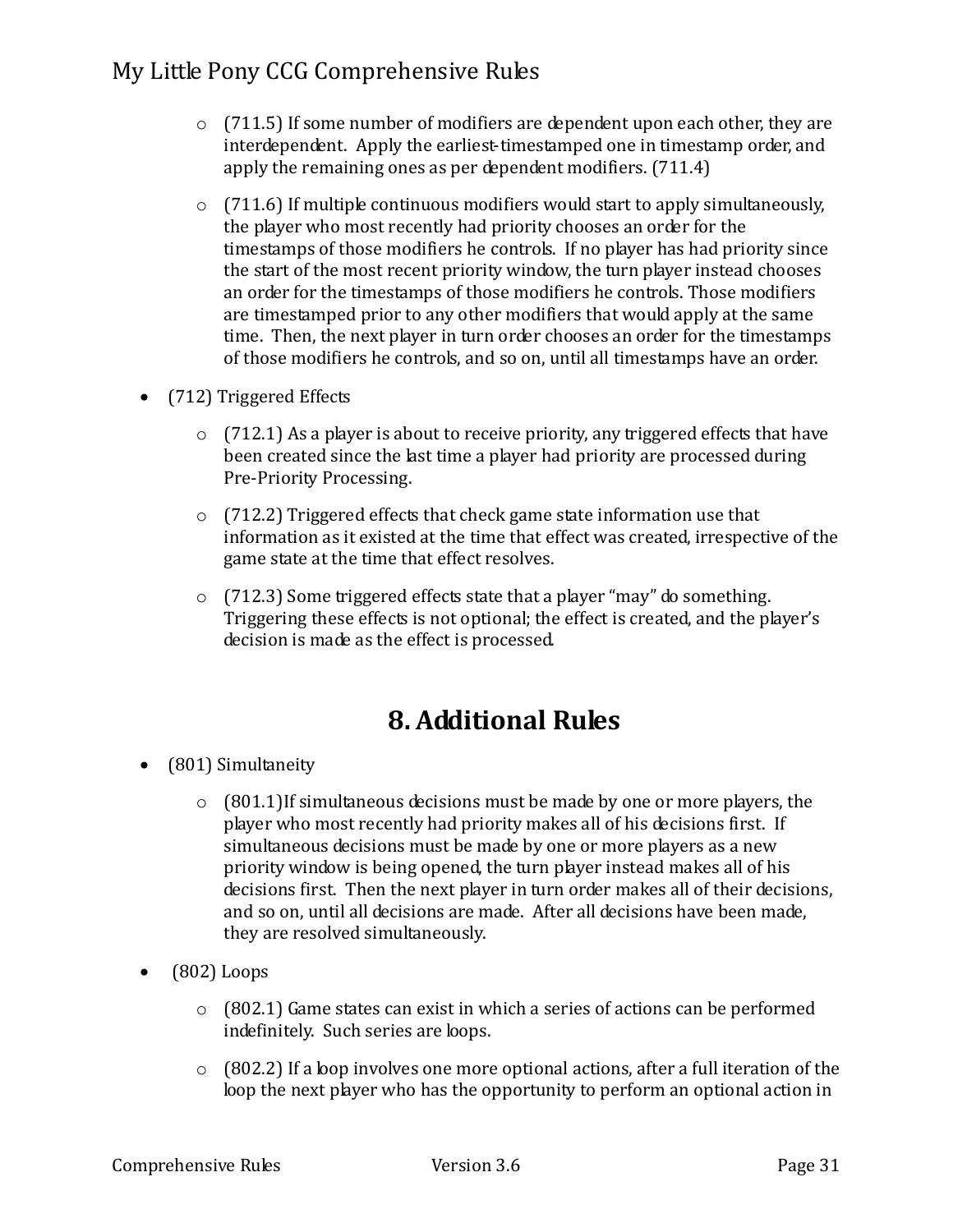the loop must choose a number. Then, in turn order, each player with the opportunity to perform an optional action in the loop may choose a smaller number. The smallest number chosen is the number of times that the loop is repeated, ending just before the player who chose the smallest number has the opportunity to take an optional action in the loop; after that number of repetitions has been completed, that player can't take an action that would continue the loop.

- $\circ$  (802.3) If a loop involves no optional actions, the player who controls the first mandatory effect in the loop must choose a number greater than 24,567,837. The loop is repeated that many times, ending immediately before the first mandatory effect would trigger the next time after the repetitions. That effect instead does not trigger and play proceeds.
- o (802.4) A player may break a loop before the specified number of repetitions by taking an action that would prevent the loop from continuing, at which point the loop ends and play proceeds.

## **9. Credits**

**Rules Design**: Rob Broughton, Amanda Craig, Darrell Hardy, Trevor McGregor, Pavel Smith

**Rules Development**: Adam Hollister, Victor Potter

**Rules Team**: Jeff McConnell, Raymond Routier, Niko White, Matt Wuthrich

This is a comprehensive document, but additional questions can be asked of the rules team at My Little Pony CCG Rules.

# **10. Glossary**

Calming X: A keyword ability cards can have. It means "When an opposing Friend enters play here, it gets –X power until the end of the turn."

Caretaker: A keyword ability cards can have. It means "This card has +1 power while at a Problem with at least one of your [critter] Friends"

Chaos: A tag word cards can have. It is used to group abilities which function when a card is flipped.

Competitive X: A keyword ability cards can have. It means "This card has +X power while involved in a faceoff."

Cutie Mark: A keyword action that can appear on cards. It means "Put a +1 power counter on this card and it becomes cutie marked. You can't Cutie Mark a cutie marked card."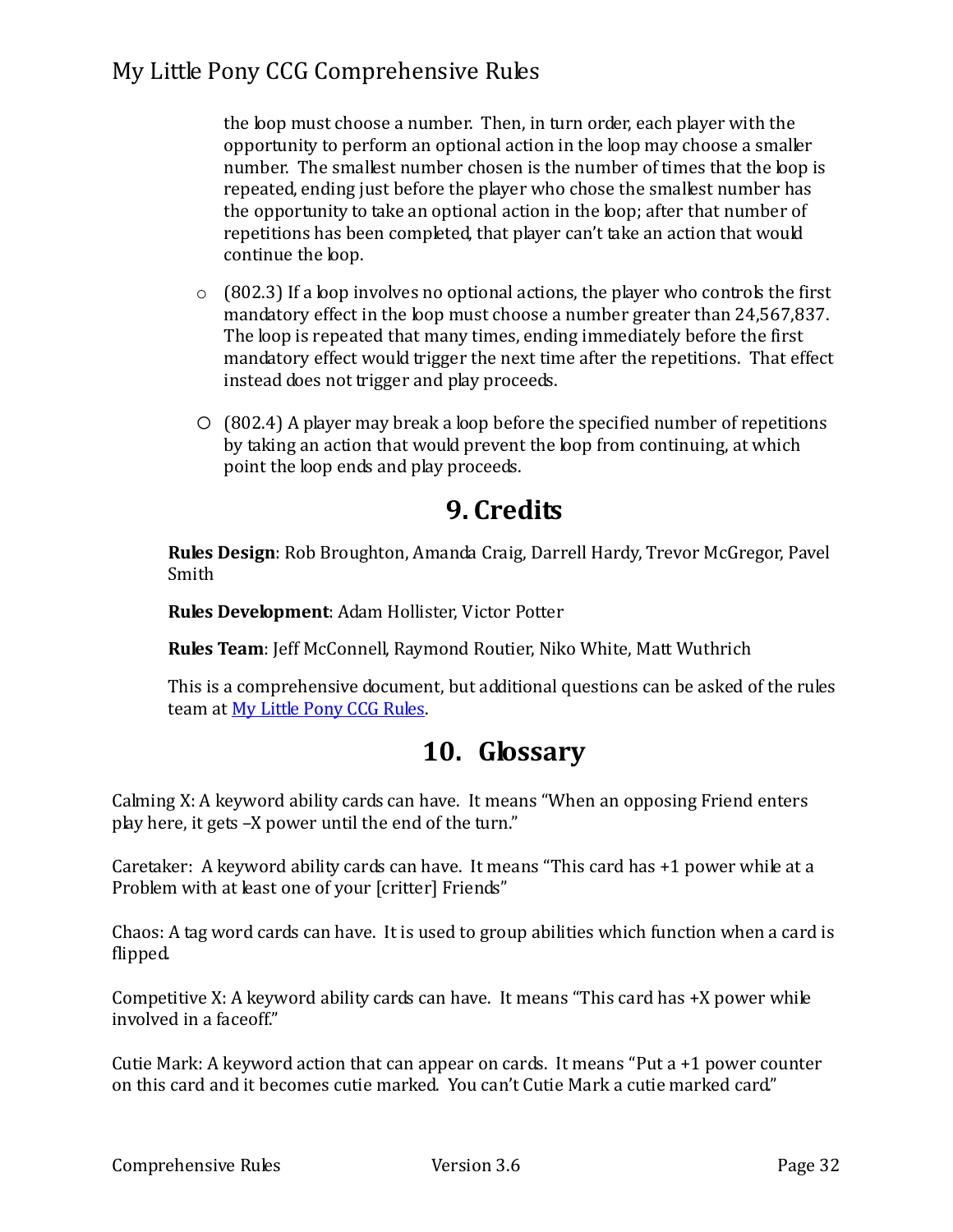Dilemma: A trait cards can have. Dilemmas become Problems and lose their other types while in play. If a dilemma would be replaced, it is put into its owner's discard pile instead.

Diligent X: A keyword ability cards can have. It means "When you win a faceoff involving this card, you may put  $X + 1$  power counters on this card."

Eccentric X: A keyword ability cards can have. It means "Opponents need +x [wild] to confront this card's Problem."

Experienced: A keyword ability cards can have. It means "This card has +1 power for each card in your discard pile with the same name as this card."

Hasty: A keyword ability cards can have. It means "You may play this card as an Immediate action."

Home Limit: Mane Characters have a home limit. The home limit of a player's Mane Character defines how many Friends that player can control at their home at the end of their turn. If a player controls more Friends at home at the end of their turn than their home limit allows, they must retire Friends until they no longer have more at home than their home limit allows.

Inspired: A keyword ability cards can have. It means "At the start of your Main Phase, if you have not used a card with Inspired to look at cards this turn, use this card to look at a number of cards from the top of an opponent's draw deck equal to the number of cards with Inspired you control. Put any number of them on top of the deck in any order, and the rest on the bottom."

Meticulous X: A keyword ability cards can have. It means "At the start of your turn, you may look at the top X cards of your deck and put them on the top or bottom of your deck in any order."

Persistent: A keyword ability cards can have. It means "If this card would leave play, you may frighten it instead."

Prepared: A keyword ability cards can have. It means "When an opponent starts a faceoff here, gain [1]"

Prismatic: A keyword ability cards can have. It means "This card also has the colors of all your other [crystal] characters."

Pumped: A keyword ability cards can have. It means "Once per faceoff, during a faceoff involving this card, if you would put a flipped card on the bottom of your deck you may banish it to beneath this card instead."

Random: A keyword ability cards can have. It means "Once per faceoff, during a faceoff involving this card, if you flip a card with 1 power, you may ignore it and flip a new card"